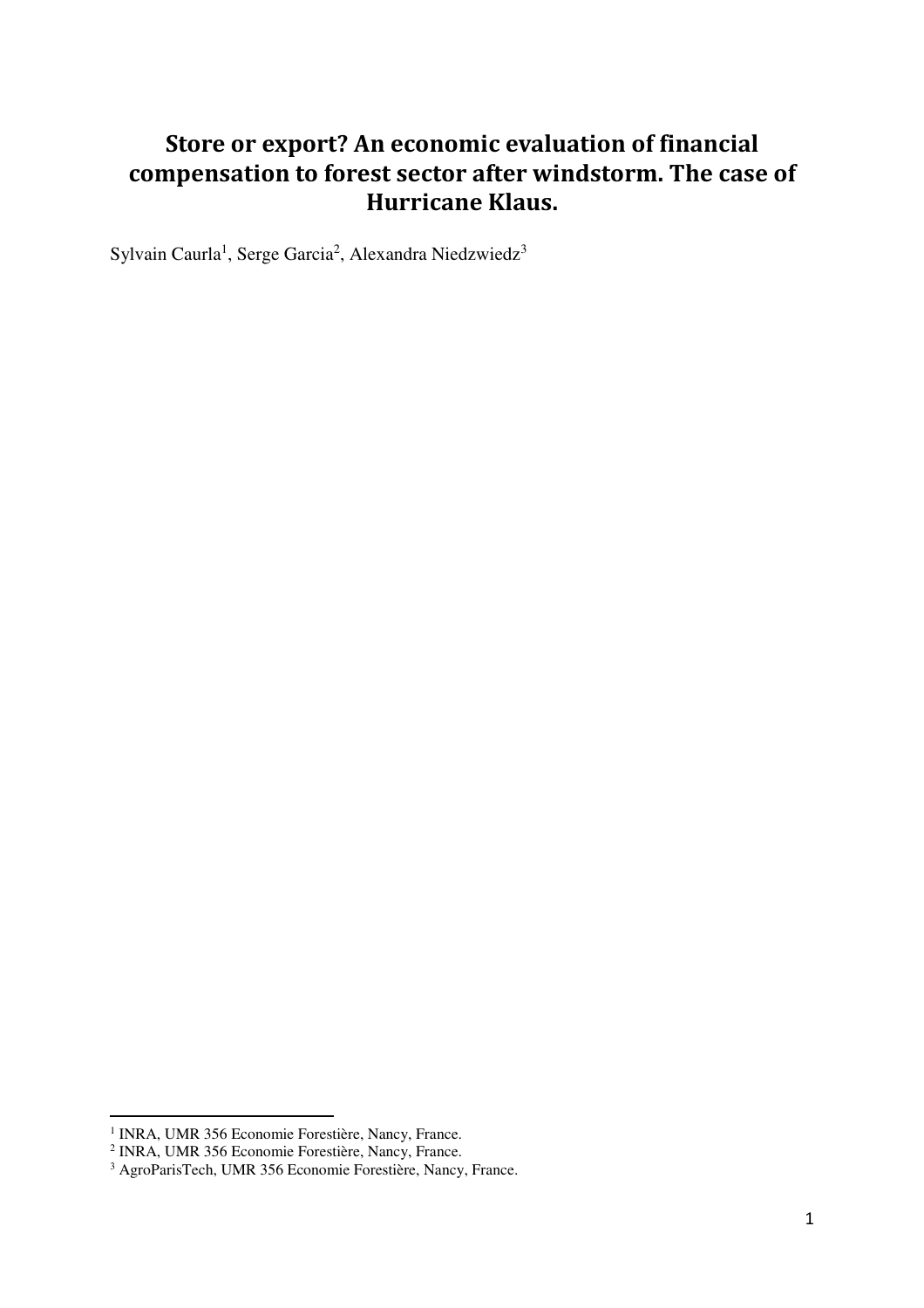## *Keywords*

Forest sector policy; Forest sector modeling; Windfall compensation plan; Wood storage.

### *1. Introduction*

Western European countries have been hit by several extreme windstorms during the last 15 years. In 2013 alone, four major windstorm events affected these countries, namely Christian, Cleopatra, Xaver and Dirk. Many of these extratropical windstorms had a major impact on forests and created huge windfalls. In 1999, Lothar and Martin wound their way across France, Switzerland and Germany, leaving 30 million m<sup>3</sup> of windfall and/or tree damages in Germany alone, amounting to a financial loss of  $\epsilon$ 1.4 billion. In France, about 140 million m<sup>3</sup> were destroyed, resulting in a loss of  $\epsilon$ 4.57 billion. Germany provided  $\epsilon$ 15.3 million for windfall hauling, transportation, storage and replanting (Holecy and Hanewinkel, 2006), while the French government provided €920 million over a 10-year period in order to remove windfall timber from destroyed stands, to clear and replant stands and to create storage areas for harvested timber (CGAAER, 2010). In 2005, Denmark was hit by Hurricane Gudrun, leaving 2 million  $m<sup>3</sup>$  of felled forests in its wake, mostly in coniferous stands. The Danish government also provided compensation to forest owners but only for those who were covered by a minimum of a basic forest insurance policy. A public assistance of  $\epsilon$ 20 million was provided, which covered about half of the estimated losses and costs (Brunette and Couture, 2008).

More recently, Hurricane Klaus hit southwestern France on 24 January 2009. Damages were concentrated in the Aquitaine region (95%) and most of the damaged trees were maritime pine [*Pinus pinaster*]: 37.1 Mm<sup>3</sup> over approximately 42 Mm<sup>3</sup> of total windfall (Bavard et al., 2013). Lecocq et al. (2009) estimated a total financial loss of  $\epsilon$ 1.34-1.77 billion for maritime pine stands. In 2011, i.e., two years later, a bark beetle attack increased the total wood loss by approximately 7 Mm<sup>3</sup>, of which 4 Mm<sup>3</sup> was greenwood (wood from standing trees, nonwindfall) (Bavard et al., 2013). A compensation plan of  $\epsilon$ 138.5M was provided by the French government in the form of subsidized rate loans ( $\epsilon$ 12.5M), storage area subsidies ( $\epsilon$ 25M), transport subsidies ( $\epsilon$ 56M) and transshipment subsidies ( $\epsilon$ 46M) (Bavard et al., 2013). This compensation plan was formulated within 6 weeks after the storm, before being approved by the European Commission on 3 June 2009. Much criticism was voiced by some stakeholders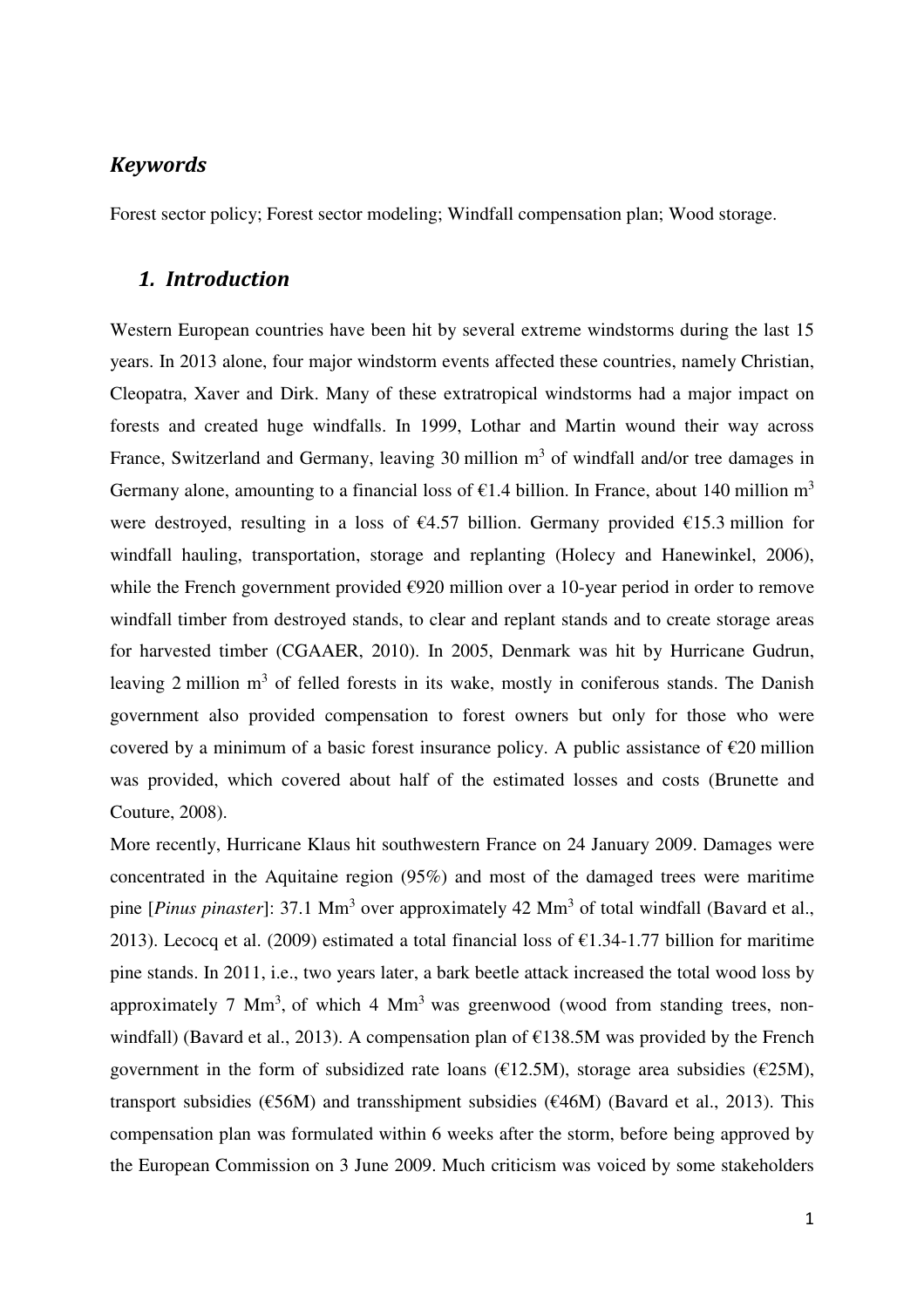regarding the relative weight of subsidies allocated to transport and to storage (Bavard et al., 2013). In particular, some of this criticism accused the plan of being too transport-friendly and leading to subsidy leakages for the benefit of foreign processing industries.

So far, public compensation programs have been extensively studied from the perspective of their impacts on forest owner risk management decisions. Holecy and Hanewinkel (2006) advanced the idea that public compensations could have a negative impact on forest owners' insurance coverage decisions. More generally, many have argued that the expectation of liberal disaster assistance following a catastrophic event can deter homeowners from purchasing insurance (Kaplow, 1991; Harrington, 2000; Gollier, 2001; Kunreuther and Pauly, 2006; Brunette and Couture, 2008). Brunette and Couture (2008) examined the effects of public financial assistance programs on forest owners' optimal risk management decisions and showed that providing public financial assistance to non-industrial private forest owners after damage-causing events may reduce their incentive to purchase insurance or invest in protective forest management activities.

Meanwhile, the question of the impacts of these compensation programs over the whole forest sector economy has barely been addressed in the literature. In particular, the impacts on economic agents' surpluses, on trade balance deficits and on wood price dynamics are absent from the economic literature. One notable exception is Costa and Ibanez (2005) who carried out an economic analysis to assess the profitability of storage after the Lothar and Martin hurricanes in France in 1999. They estimated the impacts of storage on wood prices and its dynamics and concluded that, from an individual point of view, storage was not profitable and wood prices did not return to their pre-1999 levels. However, this study does not assess the impacts of the compensation plan on trade-offs between storage and export and on the dynamics of economic agents' surpluses. More generally, not enough studies have included meaningful economic evaluations of public policies and, to our knowledge, no study has yet to be carried out within a partial equilibrium framework.

Yet, given the amount of money invested in such plans, their policy relevance must be questioned for the entire forest sector. In particular, the impacts of the distribution of the plan among the different activities (storage, transport, transshipment) and on economic variables (wood production, consumption and prices) over the forest sector economy remain unclear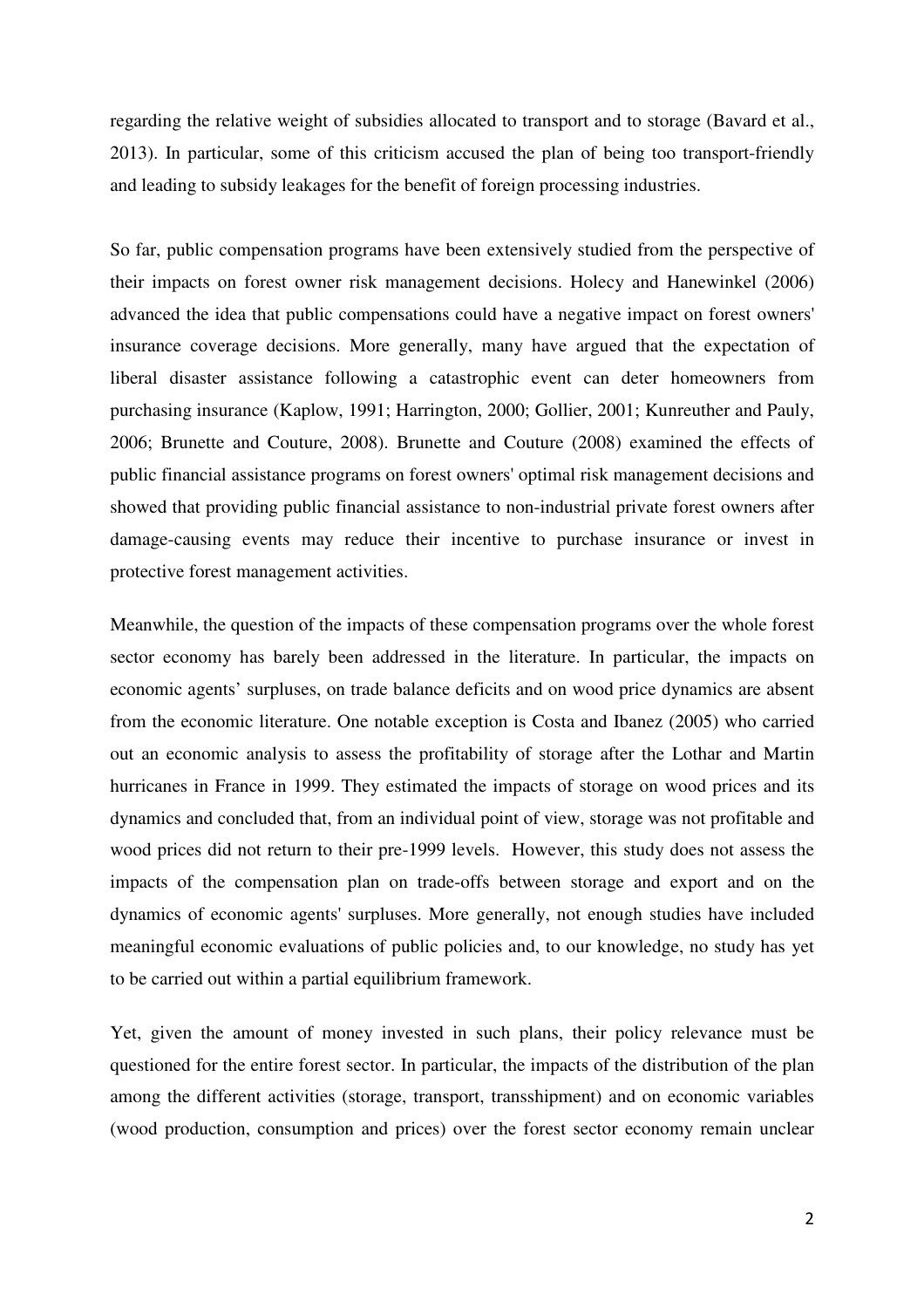since it is actually difficult to estimate what would have happened without a plan or with an alternative plan.

This paper aims at filling this gap by analyzing the impacts of the compensation plan after Hurricane Klaus within a partial equilibrium economic model framework. To do this, we modeled both the physical impact of Hurricane Klaus on French forests and the economic impacts of the compensation plan within the French Forest Sector Model (FFSM), a bioeconomic partial equilibrium model of the French forest sector (Caurla et al., 2010; Caurla, 2012b). We then explored the impacts of the plan as it was negotiated compared to a scenario without a plan, and we provided insights into the relative importance of transport and storage assistance by comparing the outputs of a transport-oriented assistance scenario with those of a storage-oriented scenario and with those from the plan as it was negotiated (referred to as the "observed" plan below). Impacts on economic agents' surpluses and on wood prices are analyzed in detail.

The paper is organized as follows. Section 2 presents the FFSM bio-economic model used for the analysis and the methodology, making it possible to represent the impacts of Hurricane Klaus. Section 3 gives the simulation results relative to the impacts of the compensation plan on windfall supply and wood prices, as well as a surplus analysis. Section 4 is devoted to the conclusion.

#### *2. Material and methods*

l

#### **2.1. The FFSM 1.0: a bio-economic model of the French forest sector**

The French Forest Sector Model (Caurla et al., 2010; Caurla, 2012b) is a recursive simulation model of the French forest sector<sup>1</sup>. As shown in Fig.1, it consists of two interrelated modules: a forest dynamics module (FD) and an economic module (E). At each period (year), given available timber resources, timber supply functions, transformation technologies and capacities, as well as demand functions for (first-transformed) timber products, the E module computes all market equilibriums in the forest sector (Caurla, 2012a), from which it deduces the annual harvest. Harvest then enters the FD module, which computes the available timber resource at year  $t + 1$ . This enters the E module, and so on and so forth. The model is

<sup>&</sup>lt;sup>1</sup>The detailed presentation of the model is available at http://ffsm-project.org/wiki/en/home.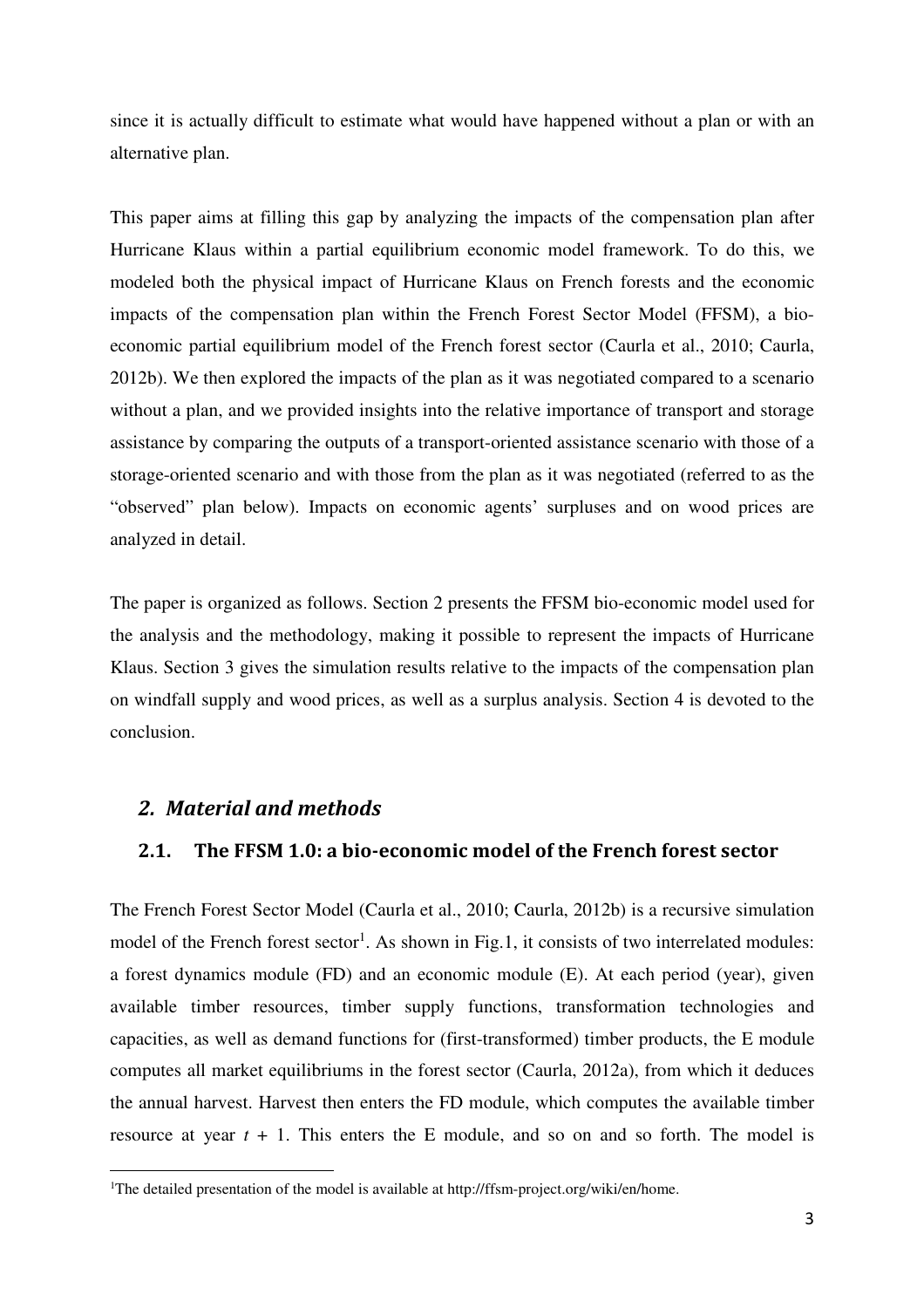implemented under the General Algebraic Modeling System (McCarl, 2013) and runs for periods of 10-20 years.<sup>2</sup>



**Figure 1: The FFSM is based on a recursive and modular framework.** 

The FD module (Caurla, 2012b, pp.129-154) simulates timber stock dynamics using a diameter-class approach. Since French forests are very diverse in terms of climate, soils, species and types of management, the FD module breaks down the timber resource into 1716 cells that differ by region (22 administrative regions), type of management (high forests, $3\overline{ }$ ) coppice, mixed), species (coniferous and broadleaved) and diameter classes (a total of 13). Resource dynamics in each cell are calibrated using data from the 2005-2007 French forest inventories (Colin and Chevalier, 2009).

Between two successive years, the dynamics of wood volume for a specific cell follows the equation:

$$
V_{u,t+1} = V_{u,t} \times (1 - tp_u - m_u - h_{u,t}) + V_{u-1,t} \times tp_{u-1} \times \beta_{u-1}
$$
 (1)

 $\overline{a}$ 

 $2$ Since investment decisions of both wood suppliers and transformation industries are exogenous, the current version of the FFSM is ill-suited to longer-term simulations.

<sup>&</sup>lt;sup>3</sup> High forests are forests that originated from seed or from planted seedlings. In contrast, coppice forests are forests where trees make new growth from the stump or roots.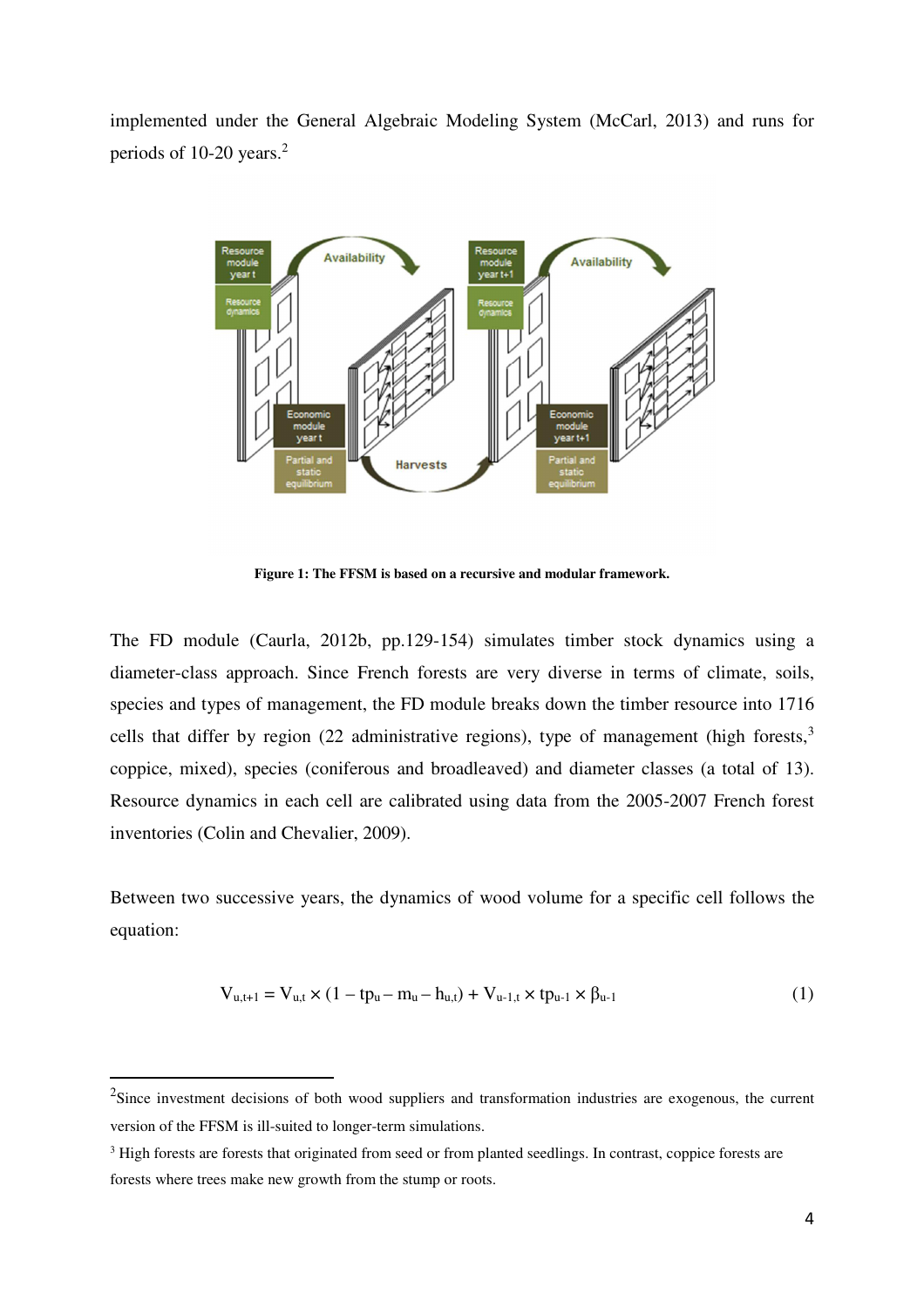where V is the volume of wood, u is the diameter class, t is the time period (year), tp<sub>u</sub> is the time of passage for a tree in diameter class u,  $m_u$  is the rate of natural mortality in diameter class u, h<sub>u,t</sub> is the harvest rate (derived from the economic module of the FFSM), and  $\beta_{u-1}$  is a coefficient that accounts for the height growth of trees when upgrading from class u-1 to class u.

The E module (see Fig. 2) is a partial-equilibrium model of the French forest sector, from timber production to the consumption of first-transformation products. Four raw timber products are taken into account, fuelwood, pulpwood, hardwood and softwood roundwood, and six processed timber products, hardwood sawnwood, softwood sawnwood, plywood, pulp, fuelwood, and fiber and particle board. Three groups of agents are represented in the model: wood suppliers (either forest owners or forest managers on behalf of forest owners), the transformation industry and consumers (either final consumers or second-transformation industries).<sup>4</sup>



**Figure 2: Description of the economic module E.** 

The E module distinguishes 22 administrative regions within France, and inter-regional trade is modeled assuming perfect competition and full substitutability of products across regions, according to Samuelson (1952). International trade (exports of raw products and imports of

 $\overline{a}$ 

<sup>&</sup>lt;sup>4</sup>The transformation industry is modeled using Leontief production functions. Under our assumption of perfectly competitive markets, the transformation industry makes zero profit at equilibrium (Caurla, 2012a).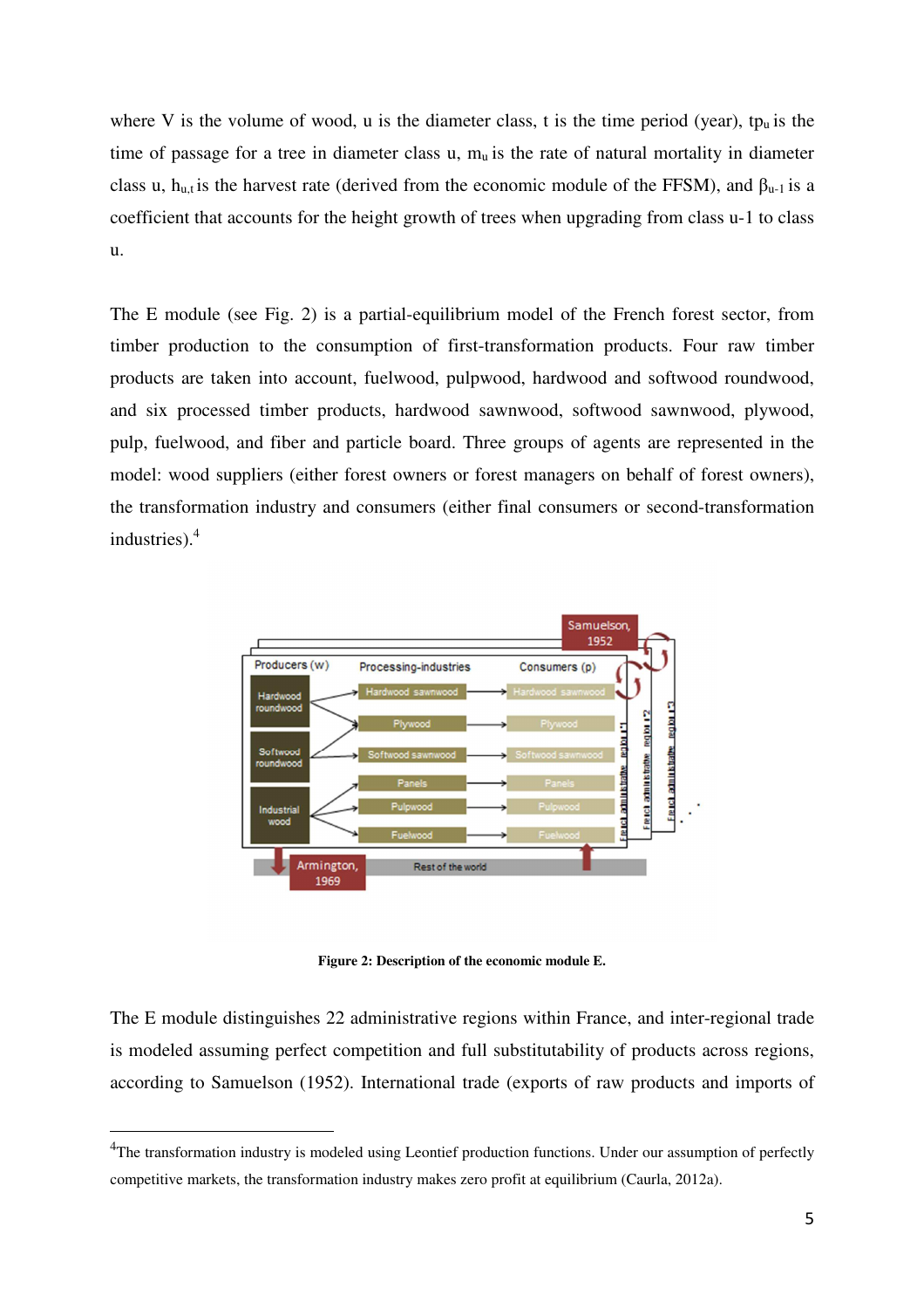processed products) is modeled assuming imperfect substitutability within the Armington (1969) framework. The E module is calibrated using data from the literature and specific estimates, as presented in Caurla et al. (2010) and Sauquet et al. (2011).

The FFSM has the same partial equilibrium structure as existing global forest sector models such as the Global Forest Model (EFI-GTM) (Kallio et al., 2004), the Global Forest Products Model (GFPM) (Buongiorno et al., 2003) and the Global Trade Model (GTM) (Kallio et al., 1987; Cardellichio et al., 1989), and as national forest sector models such as the Finnish Forest Sector Model (SF-GTM) (Ronnila, 1995; Kallio, 2010) and the Norwegian Trade Models (NTM and NTM II) (Tromborg and Solberg, 1995; Bolkesjø, 2004). However, the FFSM differs from existing models on three main aspects:

- It focuses on France: 22 metropolitan French regions (corresponding to French administrative regions) and one aggregate "Rest of the World" region are represented.
- It models international trade using Armington's (1969) theory that assumes imperfect substitution between domestic and foreign products.
- Its biological module captures French forest specificities, notably the inter- and intraregional diversity in species and silvicultural practices.

## **2.2. Adaptation of the model to represent the impacts of hurricanes on resources and on storage**

We modified the FFSM in two ways for the study: (1) we represented the windfall wood in the FD module; and (2) we included a detailed representation of storage in the E module.

#### **2.2.1. Modeling windfall volume in the FD module of the FFSM**

Windfall volume is directly accounted for in Equation 1 (through parameter *storm* in the resulting Equation 2). We distributed the total volume of maritime pine windfall  $(37.1 \text{ Mm}^3)$ in 2009) and the volume of maritime pine affected by bark beetles  $(4 \text{ Mm}^3 \text{ in } 2011)$  among the cells matching: (1) the region = Aquitaine; (2) the type of management = high forest; and (3) the species = coniferous. Since 98% of coniferous forests in the Aquitaine region are maritime pine, this is an accurate approximation.

$$
V_{u,t+1} = V_{u,t} \times (1 - tp_u - m_u - h_{u,t}) + V_{u-1,t} \times tp_{u-1} \times \beta_{u-1} - storm_{u,t}
$$
 (2)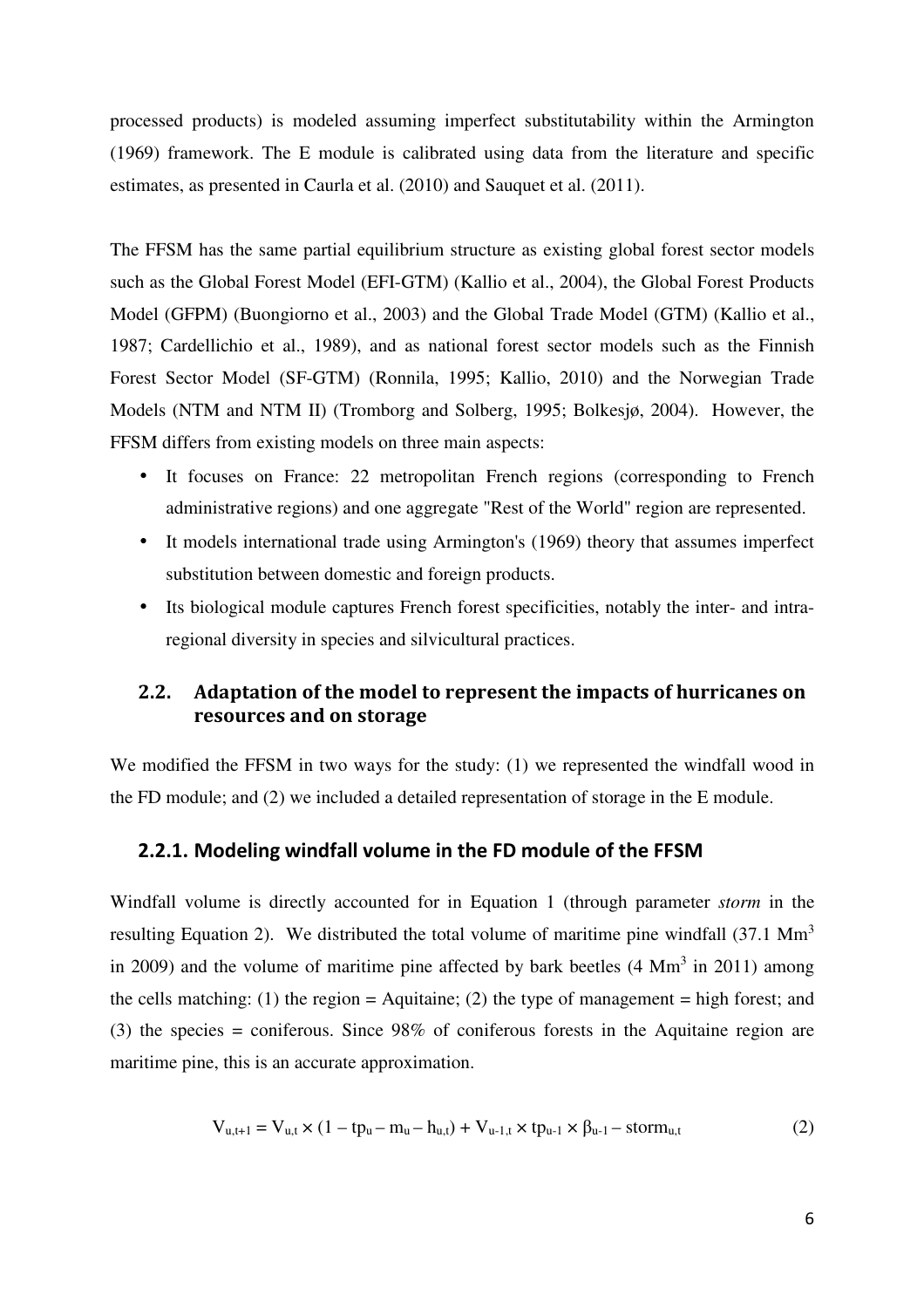There is no consensus over the rate of degradation on windfall wood after a storm. In particular, there is uncertainty about the time available before logs become unsuitable due to fungal staining or decay, and infestation by insects. Focusing on *Pinus radiata*, McCarthy et al. (2010, 2012) showed that these time lapses depend on season, climate, atmospheric moisture and species. Since no scientific material is currently available for maritime pine in southwestern France, we assume a 5% degradation rate per year on windfall wood.

## **2.2.2. Modeling windfall wood supply and storage in the E module of the FFSM**

We improved the initial version of the FFSM to make it possible to deal with windfall storage. To do so, we distinguished: (1) wood stored in storage areas; (2) wood directly consumed by processing industries; and (3) wood exported. Indeed, the costs underlying these three types of trade are different, leading to different associated supply functions.

We also paid special attention to storage by distinguishing prepaid stored wood from nonprepaid stored wood since they are based on distinct economic behaviors resulting in different impacts on price dynamics. The volume of prepaid windfall wood is assumed to be fixed, whereas non-paid wood is supplied according to price dynamics following the supply function (a) presented in the next section.

The flowchart in Fig. 3 represents the additional physical flows accounted for (red/dotted lines) and their inclusion in the model.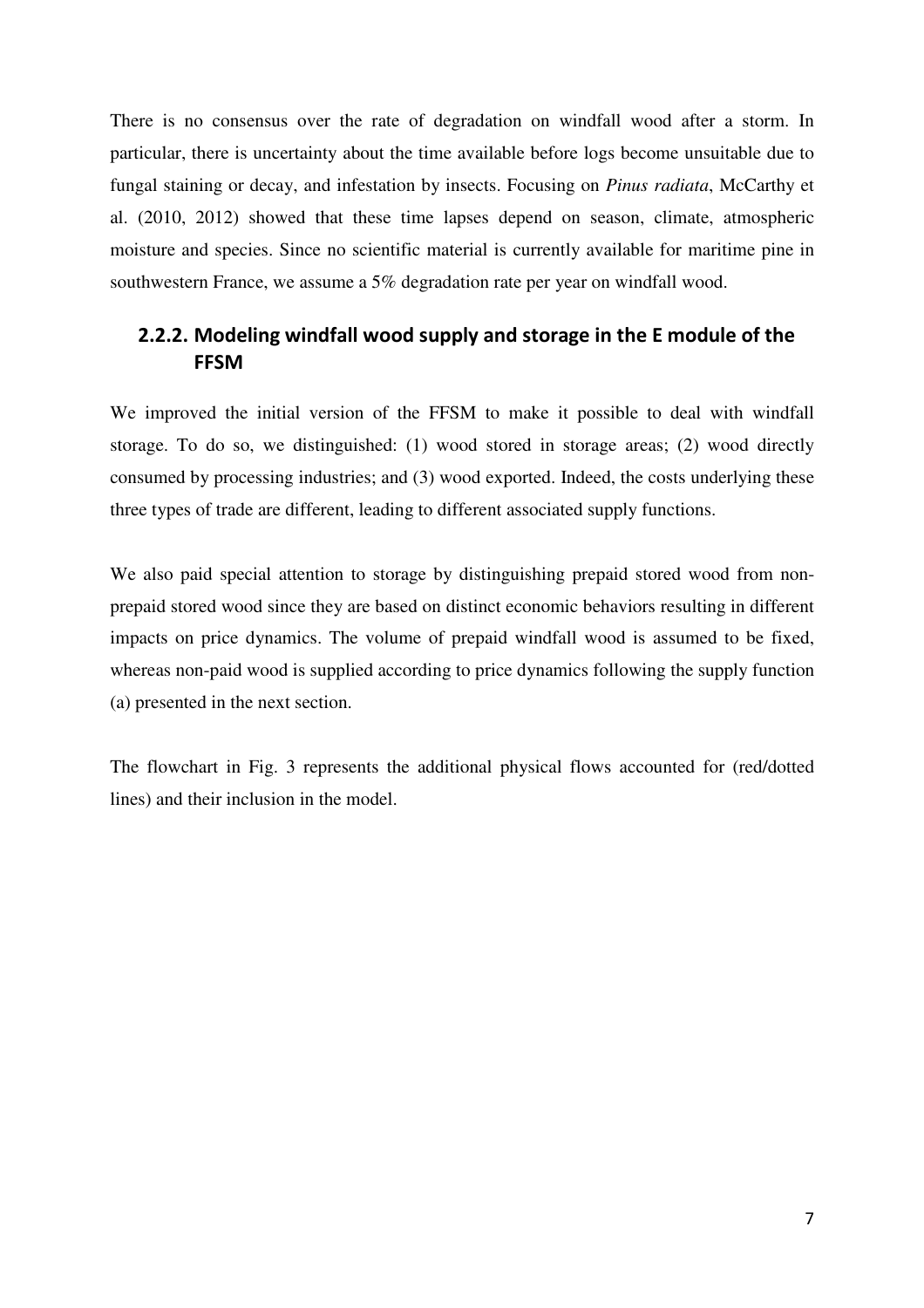

**Figure 3: Red/dotted lines: additional wood flows represented in the FFSM (associated with windfall). Black/solid lines: existing flows in the FFSM (associated with greenwood).** 

As shown in Fig. 3 and for each year, processing industries now have to choose between greenwood, directly supplied windfall or destocked windfall from storage areas. In addition, greenwood imports from other French regions are represented through the spatial price equilibrium framework (Samuelson, 1952) of the FFSM. In the FFSM, the resulting choice implemented by processing industries among these four options is driven by both relative product prices and product availabilities. Figure 3 also shows that upstream, windfall wood suppliers have to choose between exporting their windfall abroad, exporting it to other French regions, storing it (either by pre-selling it or not) or selling it directly to processing industries. Their incentives therefore depend on: (1) wood prices; (2) subsidies allocated to storage, transport and harvests; and (3) supply elasticity values regarding wood prices.

Following this representation, we define four additional supply functions in the FFSM corresponding to the flows *a, c, d* and *e* in Fig. 3. As a prepaid windfall stock, flow *b* is fixed *ex ante* and flow *f* is accounted for in the Samuelson spatial price equilibrium framework and does not require additional supply functions.

a. Non-prepaid windfall supply function:

$$
S_{no\_prepaid} = P(1 + sub_{storage})^{\sigma}
$$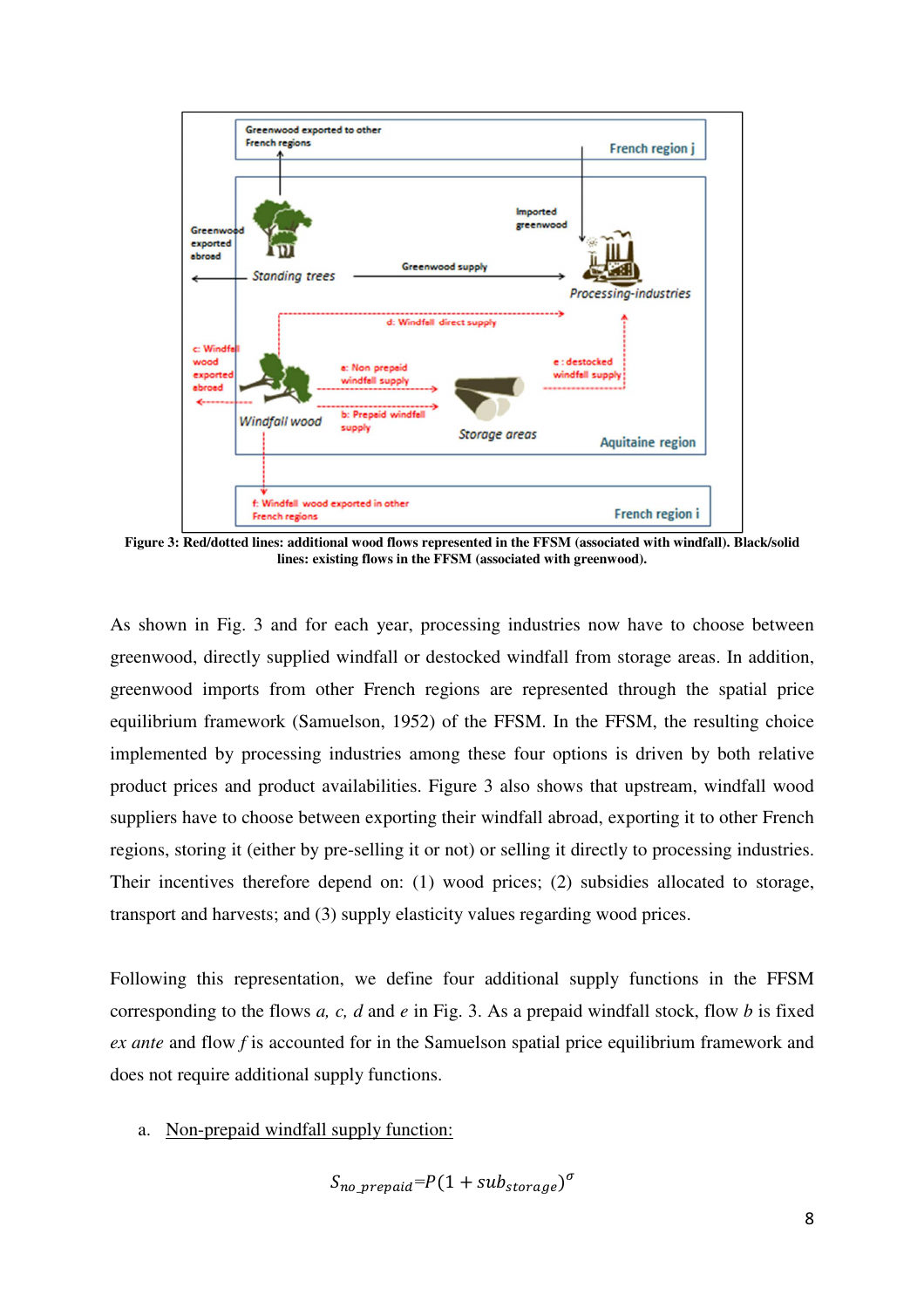where  $P$  is the unit price of windfall wood and  $sub_{storage}$  is the subsidy rate for storage. The rate of the subsidy is calibrated by trial and error so that:

 $\sum_{i=1}^{n} P \times S_{no\_prepaid} \times sub_{storage} = Total\ observed\ amount\ of\ subsidies\ to\ storage$ 2020  $t = 2009$ 

#### c. Windfall export abroad function:

$$
X = P(1 + sub_{transport}^{\sigma})
$$

where  $P$  is the unit price of windfall wood and  $sub_{transport}$  is the subsidy rate for transport abroad. The rate of the subsidy is calibrated so that:

$$
\sum_{t} P \times X \times sub_{transport} = Observed total amount of subsidies to transport abroad
$$

#### d. Windfall direct supply (without storage):

$$
S_{direct} = P(1 + sub_{direct})^{\sigma}
$$

where  $P$  is the unit price of windfall wood and  $sub_{direct}$  is the subsidy rate for direct supply. The rate of the subsidy is calibrated so that:

$$
\sum_{t} P \times S_{direct} \times sub_{direct} = Observed total amount of subsidies to direct supply
$$

e. Windfall destocking supply function

$$
S_{destock}=P^{\prime\sigma}_{destock}
$$

where  $P'_{destock}$  is the price of wood destocked from storage areas.

#### **2.2.3. Estimation of subsidy rates in the observed scenario**

The calibration of the observed scenario is based on the overall amounts of subsidies. The total observed amount of subsidies to storage equals €25M. The value of the subsidy rate  $sub_{storage}$  is calibrated through a trial and error process that results in a level of subsidy of 500% (prices multiplied by 6). The total observed amount of subsidies to transport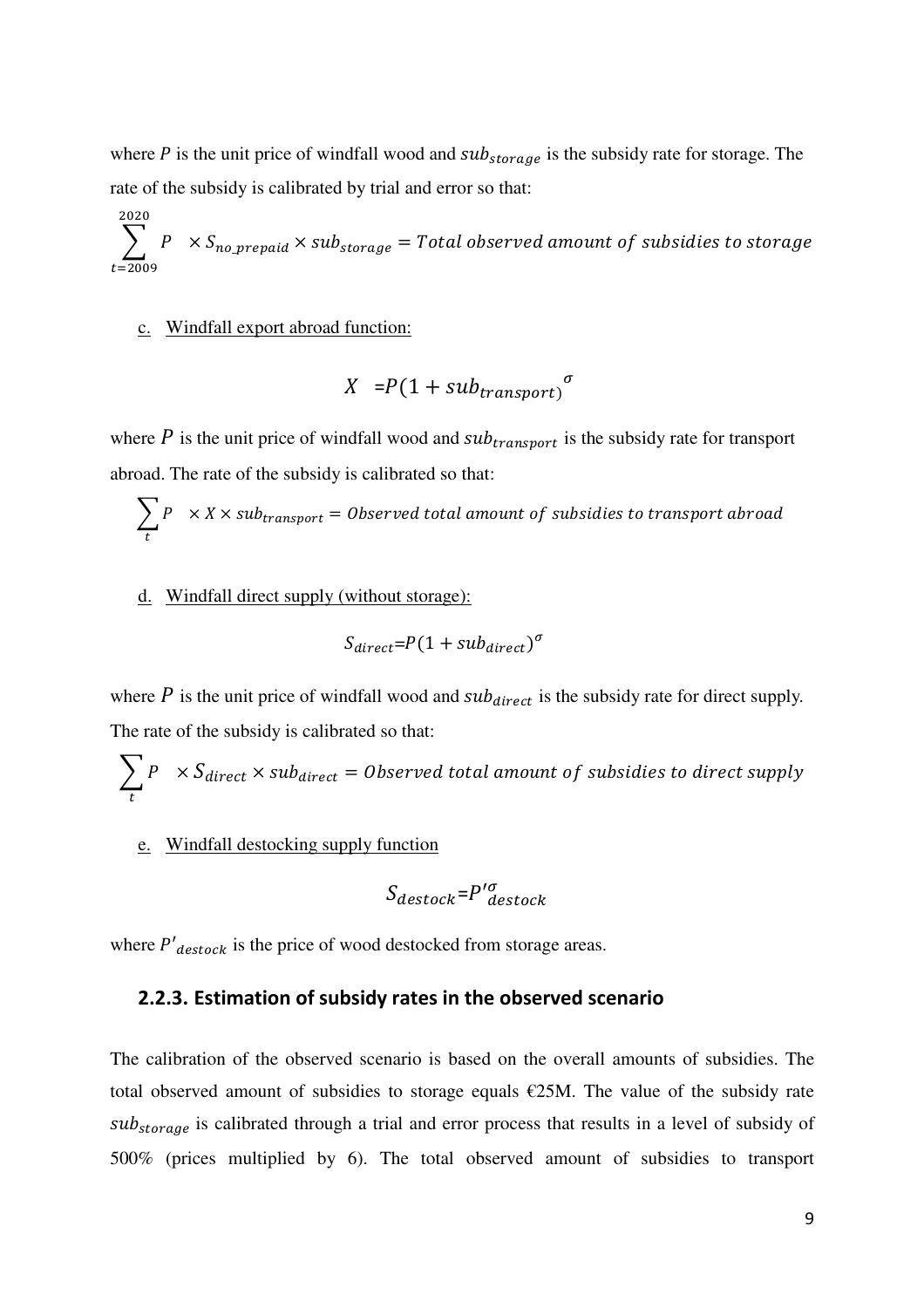$sub_{transport}$  equals  $\epsilon$ 56M. About half of this amount was used for transport abroad. The other half was used for transport to other French regions. The value of the subsidy rate is calibrated at a 550% level, whereas transport to other French regions is also subsidized at a 550% level. The total amount of subsidized rate loans corresponds to  $£12.5M$ , which leads to, through a trial and error calibration process, a  $150\%$  subsidy  $sub_{direct}$  rate level.

#### **2.2.4. Storage dynamics in storage areas**

All windfall stored (either prepaid or non-prepaid, i.e.,  $S_{prepaid} + S_{no\_prepaid}$ ) is maintained for at least two years in storage areas before being sold. This was a required condition for the attribution of subsidies to storage (Bavard et al., 2013). We therefore imposed this constraint in the model.

After two years, windfall stored in storage areas is made available for supply  $S_{\text{destock}}$ . The model then computes the optimal volume of destocked windfall by taking the available stored windfall into account, as well as the level of competition with (1) greenwood and (2) directly supplied windfall (S<sub>direct</sub>).

Technically, we added S<sub>destock</sub> to the material balance equation of the FFSM (Caurla et al., 2010; Eq. (18) p.11) in order to model the physical competition between stored windfall, nonstored windfall and greenwood. We also added a constraint that gives the quantity available for destocking. This quantity is computed as the sum of volumes that spent at least two years in storage areas:

Available quantity  $(t+1) =$  Available quantity  $(t) + S_{\text{prepaid}}(t-1) + S_{\text{no prepaid}}(t-1) - S_{\text{destock}}(t)$ 

### **2.2.5. Estimate for the price elasticity of windfall supply**

For the simulation analysis, a price elasticity of windfall supply is required to calibrate the model. When estimating the timber supply equation and the price elasticity, the problem of being unable to identify what we are looking for may arise, simply because we have market data and it is difficult to separate the demand from the supply function. A way to deal with this issue is to estimate a system of simultaneous equations that depict a model of market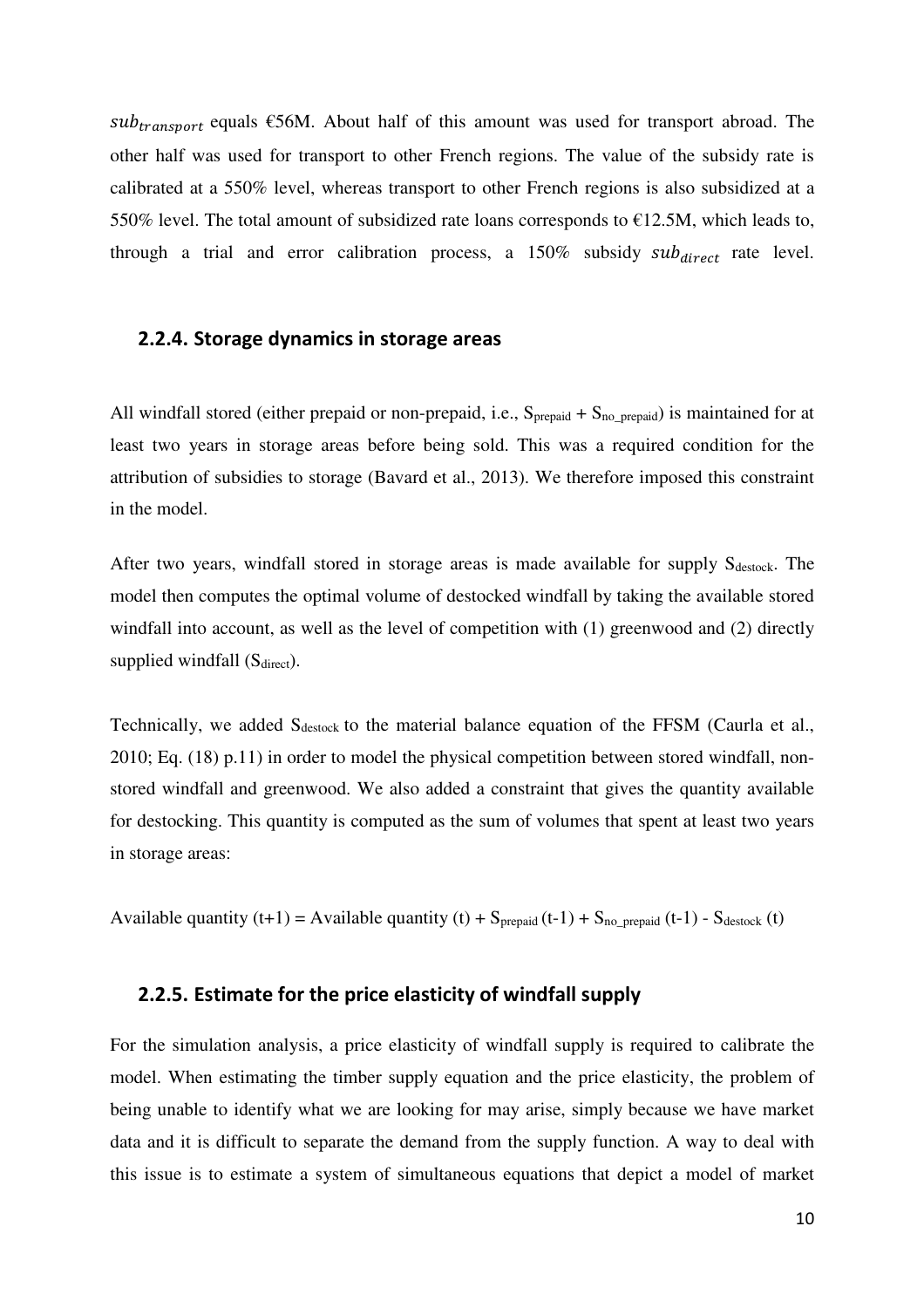equilibrium consisting of timber demand and supply equations. The joint determination of quantity and price makes these variables jointly dependent and thus endogenous. However, several variables can be assumed to be determined outside the model, making it possible to identify all of the parameters of interest. Estimation results show a price elasticity of supply equal to 0.92, significantly different from 0 at the 1% level. The estimation methodology and results are described in detail in Appendix A.1.

#### **2.2.6. Presentation of the alternative scenarios**

As mentioned in the introduction, our aim is to question the distribution of the plan among the different activities (storage, transport) on economic variables (wood production, consumption and prices). To do that, we tested two alternative scenarios, namely a "storage" scenario and a "transport" scenario. We assumed that in both scenarios, the total amount of money released for subsidies was equal to the amount in the "observed" scenario. In the "storage" scenario, transport subsidies are reduced by  $\epsilon$ 20M. Subsidies to storage are then increased by this amount in the FFSM so that the total amount of money released remains stable compared to the "observed" scenario.<sup>5</sup> Similarly, in the "transport" scenario, subsidies to storage are reduced by  $\epsilon$ 20M and transport subsidies are increased by this amount.<sup>6</sup>

By comparing "storage" and "transport" scenarios, we aimed to assess the impacts of the share of subsidies on: (1) total supplied quantities and distribution of the supplied quantities; (2) price dynamics; and (3) surplus gain dynamics.

#### *3. Results*

l

#### **3.1. Impacts of the plans on windfall supply**

Table 3 shows the total harvested volume over the period 2009-2020 for the four scenarios considered. We can observe that the total harvested volume is lower in the "without a plan" scenario compared to the three scenarios with plans. This is because windfall harvest is faster when a plan is implemented, therefore reducing the risk of forest degradation. Meanwhile, total harvest volumes are similar for the three alternative "with plan" scenarios, revealing that

<sup>&</sup>lt;sup>5</sup> New subsidy rates are calibrated through a trial and error process: 800% for storage and 200% for transport.

<sup>&</sup>lt;sup>6</sup> New subsidy rates are calibrated through a trial and error process: 200% for storage and 800% for transport.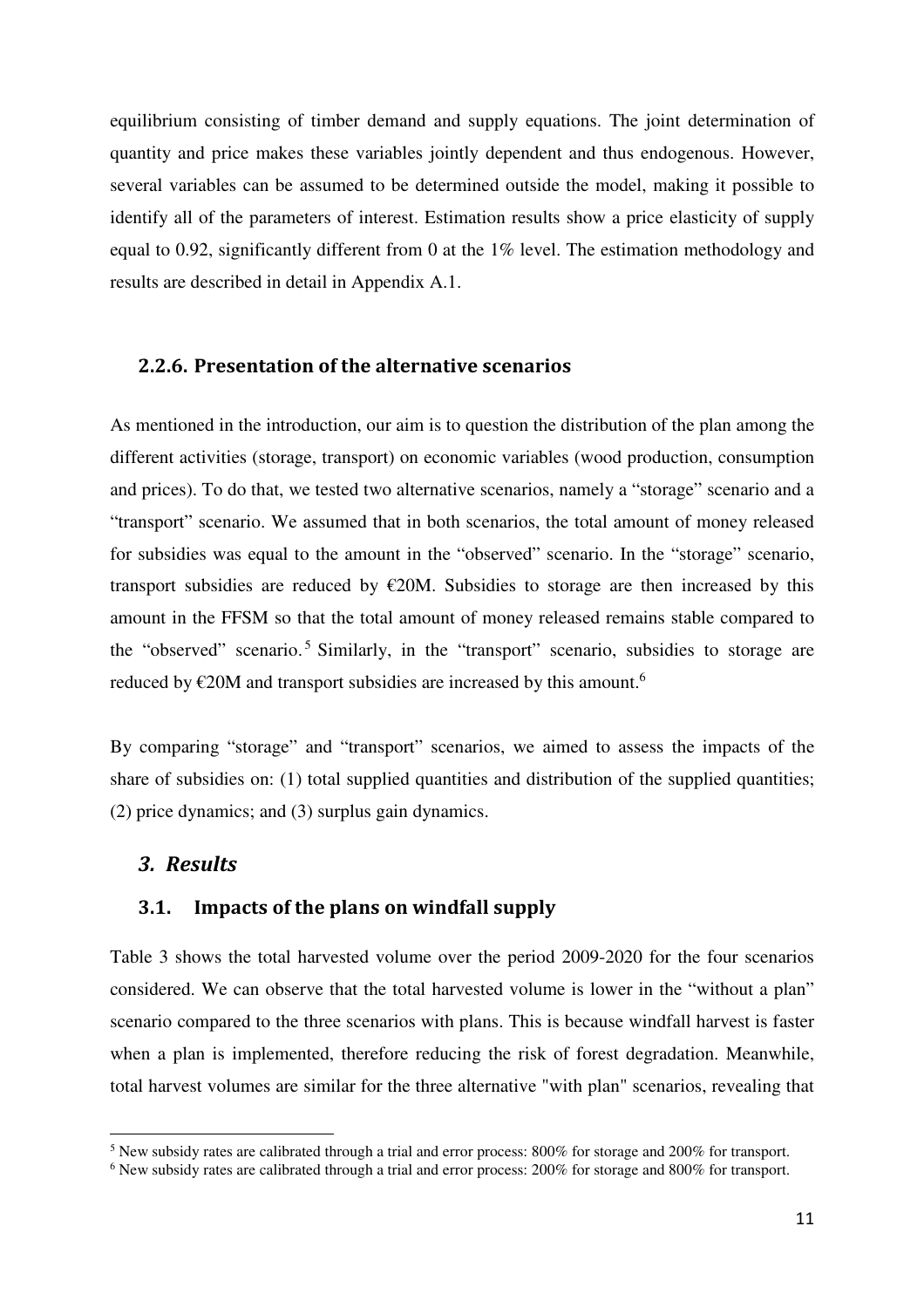the total volume harvested does not depend on the type of activity subsidized but, instead, on the total amount of subsidies.

|                                 | Storage in<br>storage areas | Supply for direct consumption<br>in processing industries $Mm3$ |                               | Export<br>abroad $Mm3$ | Total $Mm3$ |
|---------------------------------|-----------------------------|-----------------------------------------------------------------|-------------------------------|------------------------|-------------|
|                                 | Mm <sup>3</sup>             | In the<br>Aquitaine<br>region                                   | In other<br>French<br>regions |                        |             |
| "Without a<br>plan"<br>scenario | 7.14                        | 5.19                                                            | 7.47                          | 5.2                    | 25          |
| "Observed"<br>scenario          | 10.16                       | 3.22                                                            |                               | 8.66                   | 29.04       |
| "Transport"<br>scenario         | 6.56                        | 3.34                                                            | 6.89                          | 12.15                  | 28.94       |
| "Storage"<br>scenario           | 13.25                       | 3.25                                                            | 6.99                          | 5.37                   | 28.86       |

**Table 3: Total windfall supply for the 2009-2020 period and its distribution among storage, direct consumption and export abroad.** 

Then, as expected and as shown in Table 3, the quantity of windfall stored increases in the storage scenario and decreases in the transport scenario compared to the observed scenario. More precisely, over the entire period (2009-2020), reallocating  $\epsilon$ 20M of transport subsidies to storage increases the quantity of windfall stored by 30%. On the other hand, reallocating €20M of storage subsidies to transport decreases the volume of windfall stored by approximately 48% in the transport scenario.

Conversely, the quantity of windfall exported increases in the transport scenario and decreases in the storage scenario compared to the observed scenario. More precisely, exported windfall increases by 40% in the transport scenario and decreases by 38% in the storage scenario when the two scenarios are compared to the observed scenario and for the period 2009-2020.

As a consequence, the volumes destocked from storage areas are also bigger in the storage scenario compared to the transport scenario (see Figure in Appendix A.2).

## **3.2. Impacts of the compensation plan on wood price**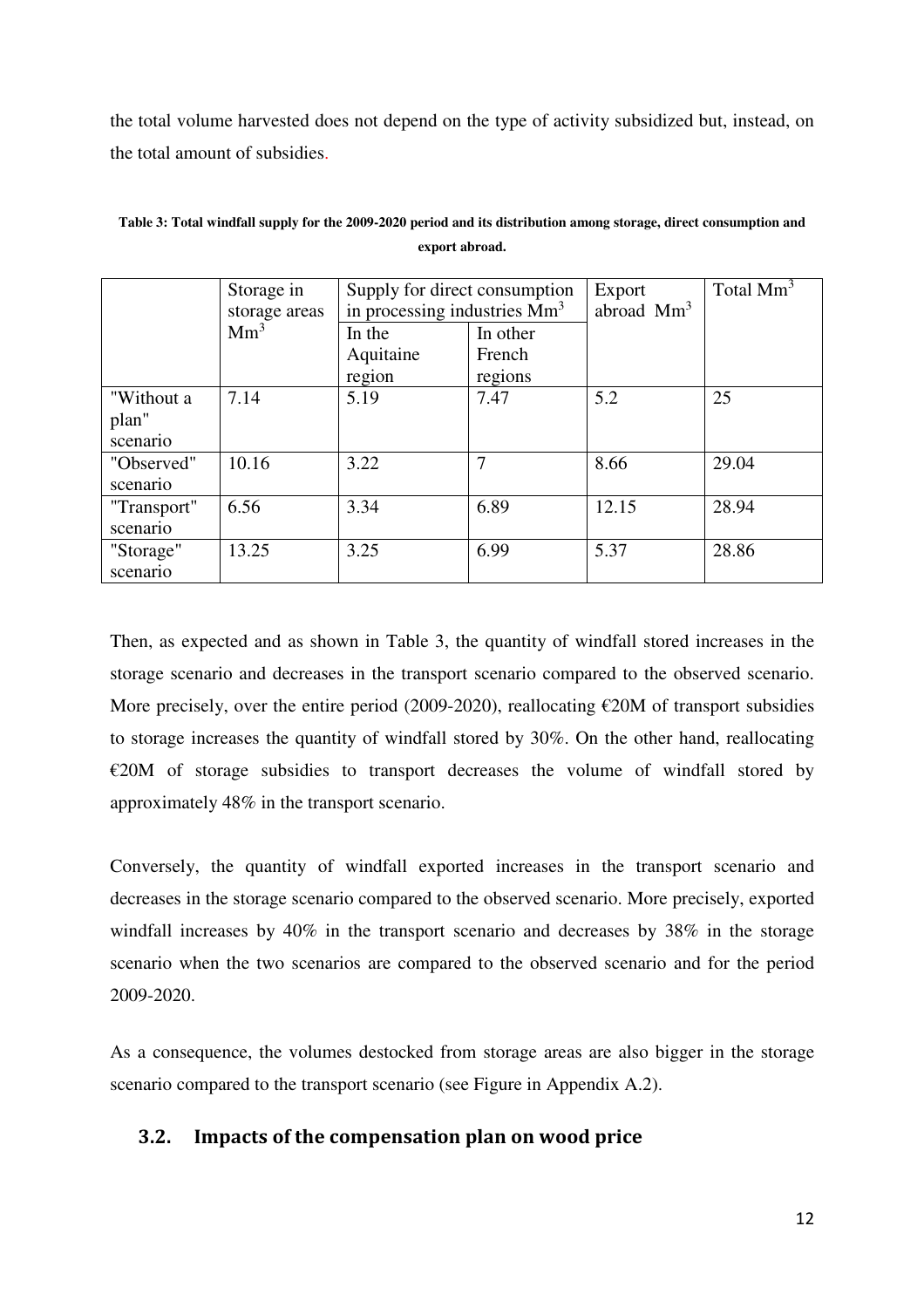

Figure 5 presents projected wood prices in the Aquitaine region for all scenarios over the 2009-2020 period.

**Figure 5: Wood prices computed as an index price encompassing windfall and standing tree wood prices.** 

Figure 5 shows that the plan reduces the price drop just after the storm compared to a scenario without a plan. This effect is even bigger in the storage scenario. This is because the additional storage makes it possible to withdraw windfall from the market, which tends to smooth the drop in price due to the massive supply of windfall after the shock. This is a policy-relevant result in a context where a major risk is the windfall wood sold off.

As of 2012, however, prices are lower in the storage scenario compared to other scenarios. This can be explained by the higher proportion of windfall wood in the overall wood mix in this scenario. In fact, more wood destocked from the storage area enters the supply mix as of 2012 (see Appendix) in the storage scenario compared to the other scenarios. Yet, since windfall wood is much cheaper than greenwood, the resulting average price remains lower in the storage scenario compared to the other scenarios. Conversely, the transport scenario leads to an earlier higher proportion of greenwood in the supplied wood overall mix. Since greenwood prices are higher than windfall prices, the overall price index in the transport scenario is higher and exceeds those of the other scenarios as of 2014.

Another policy-relevant result is therefore that increasing storage is likely to postpone the price rebound. This effect can be reduced by increasing the proportion of prepaid windfall in storage areas.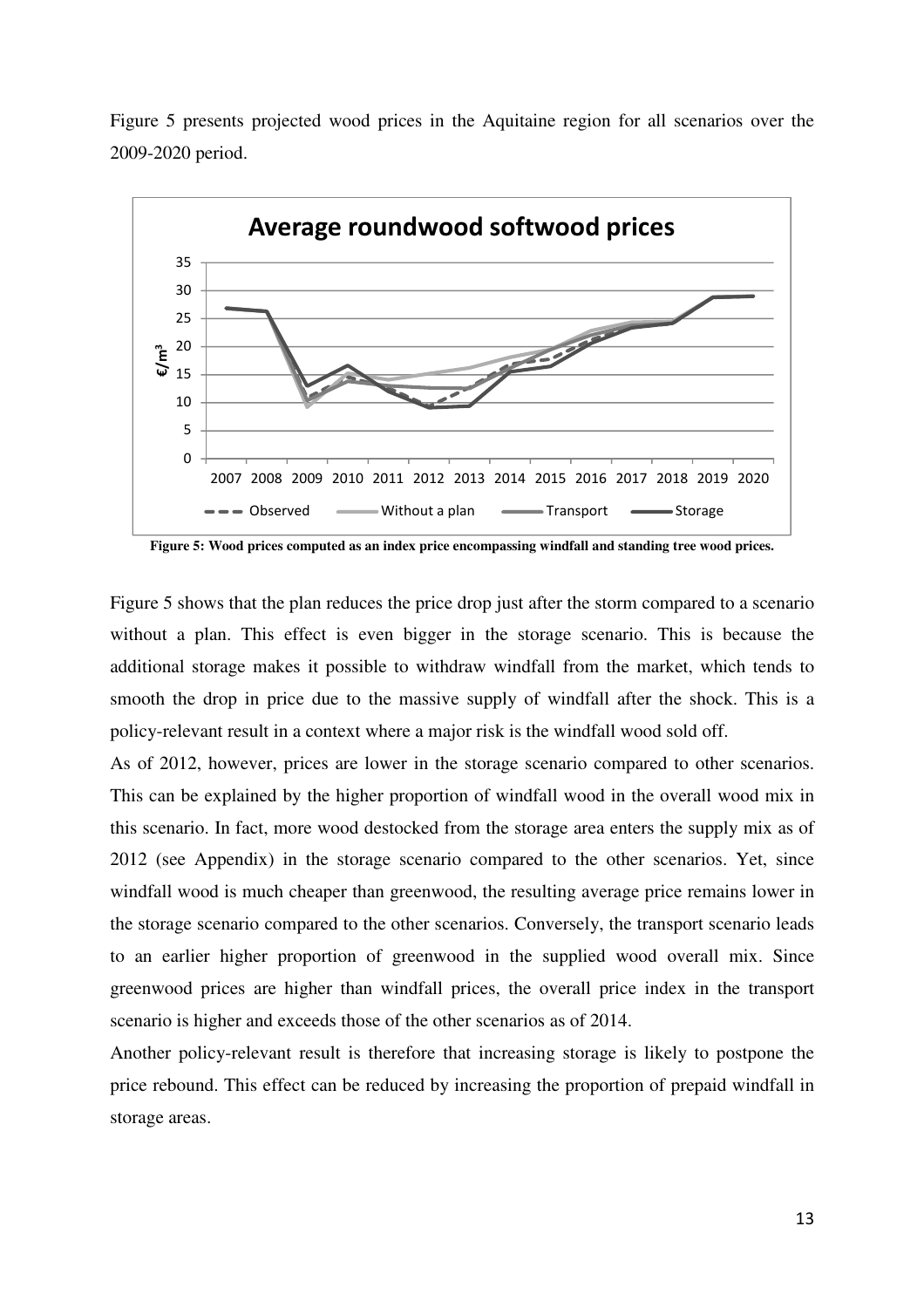#### **3.3. Surplus analysis**

The surplus gain presented in Fig. 6 is computed as the difference between the total national economic surplus in each scenario with a plan ("observed", "storage" or "transport"), minus the total national economic surplus in the scenario without a plan. In the FFSM, the total economic surplus is computed as the sum of the surpluses of all producers, consumers, processing industries and transport agents for all French regions.

Figure 6 shows that the gain in surplus due to a compensation plan is always positive, regardless of the proportion of storage or transport subsidies. This means that all plans projected in the model are beneficial to the forest sector. However, the discounted sum of surplus gain in 2009 for the storage scenario is much higher (about  $\epsilon$ 75M with a 4% discount rate) than the discounted sum of surplus gain for the observed scenario (about €44M with a 4% discount rate) and those of the transport scenario ( $\epsilon$ 28M with a 4% discount rate).

However, while the surplus gain is always higher in the storage scenario compared to other scenarios, it is higher the first two years in the transport scenario compared to the observed scenario, before going below it.

To understand these results, we propose to focus on the impacts on surplus for every group of economic agents in the FFSM. Since we cannot present the results for all agents in all regions, we focus on a representative agent for each level of the sector. We therefore successively present the surplus impacts on transformed product consumption, on greenwood supply, on destocking and on windfall supply.



**Figure 6: Total gains in surplus.**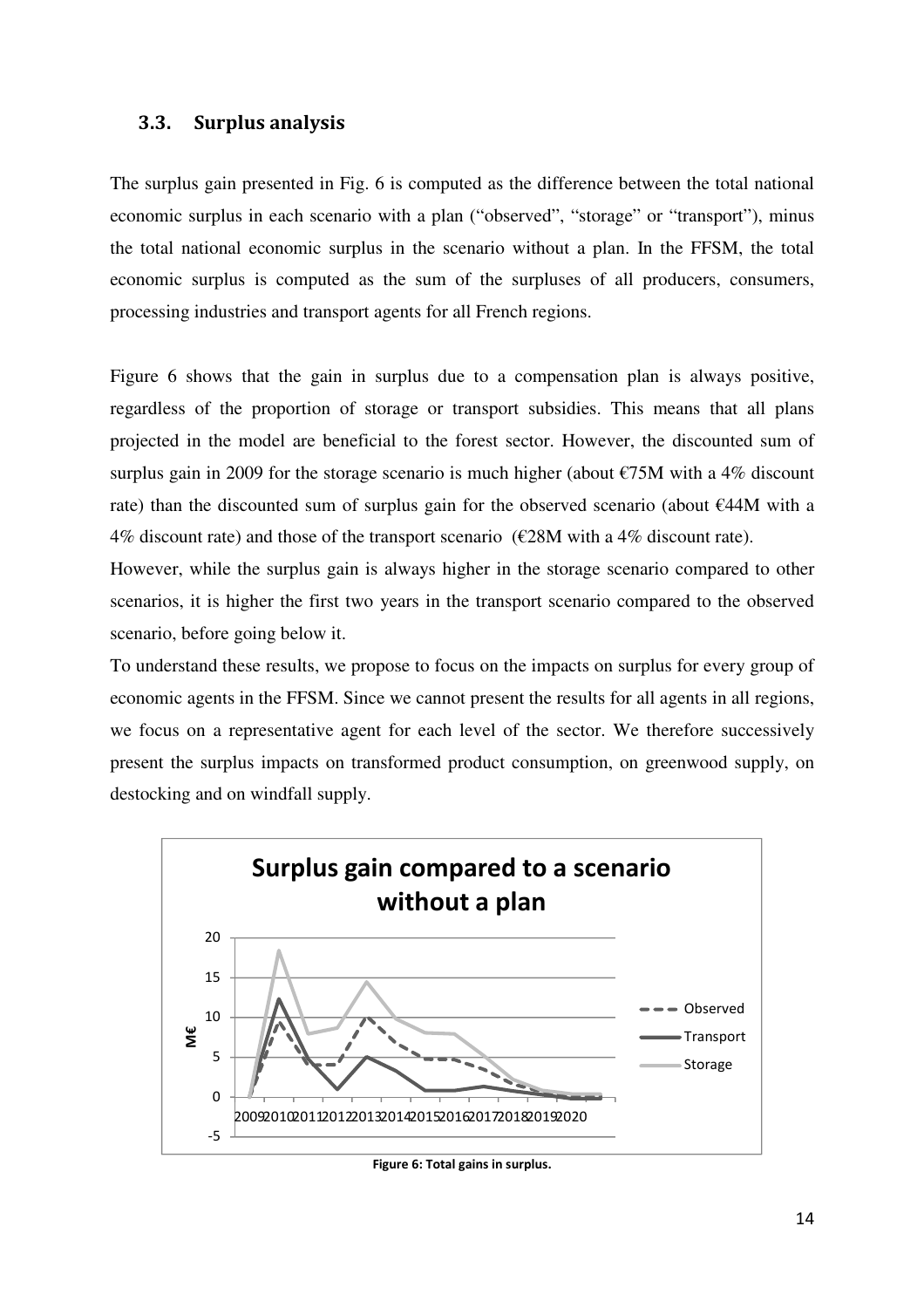First, Fig. 7 shows two phases in the surplus gains linked to the consumption of transformed products. All plans lead to a surplus loss (negative gains) in the first two years, compared to what occurs without a plan. This is because, regardless of the level of subsidies to storage, all plans smooth price drops the first years compared to what would occur without a plan. Since the price drop is beneficial to consumers, this explains the shape of the curve. As of 2011 or 2012, however (depending on the scenario), all plans lead to positive surplus gains. These gains increase when the storage proportion increases. In fact, the price increase after 2010 is also smoothed and limited in the storage scenario because of the higher proportion of windfall wood in the overall wood mix. Consumers greatly benefit from this effect, as shown in the case of hard-sawnwood consumption in Aquitaine in Fig. 7. Because of the Samuelson price equilibrium framework, this impact is transmitted to all softwood products in all French regions.



**Figure 7: Gains in surplus related to hard–sawnwood in Aquitaine.** 

Destocking activities also benefit from reallocating transport subsidies to storage. As shown in Fig. 8, the gain in surplus is always positive and higher in the storage scenario compared to the observed scenario. This can be explained by the additional stored volume at lower storage costs. Destocking and, therefore, positive surplus gains, begin in 2011 as a result of the compulsory 2 years of storage (see Section 2.2.3).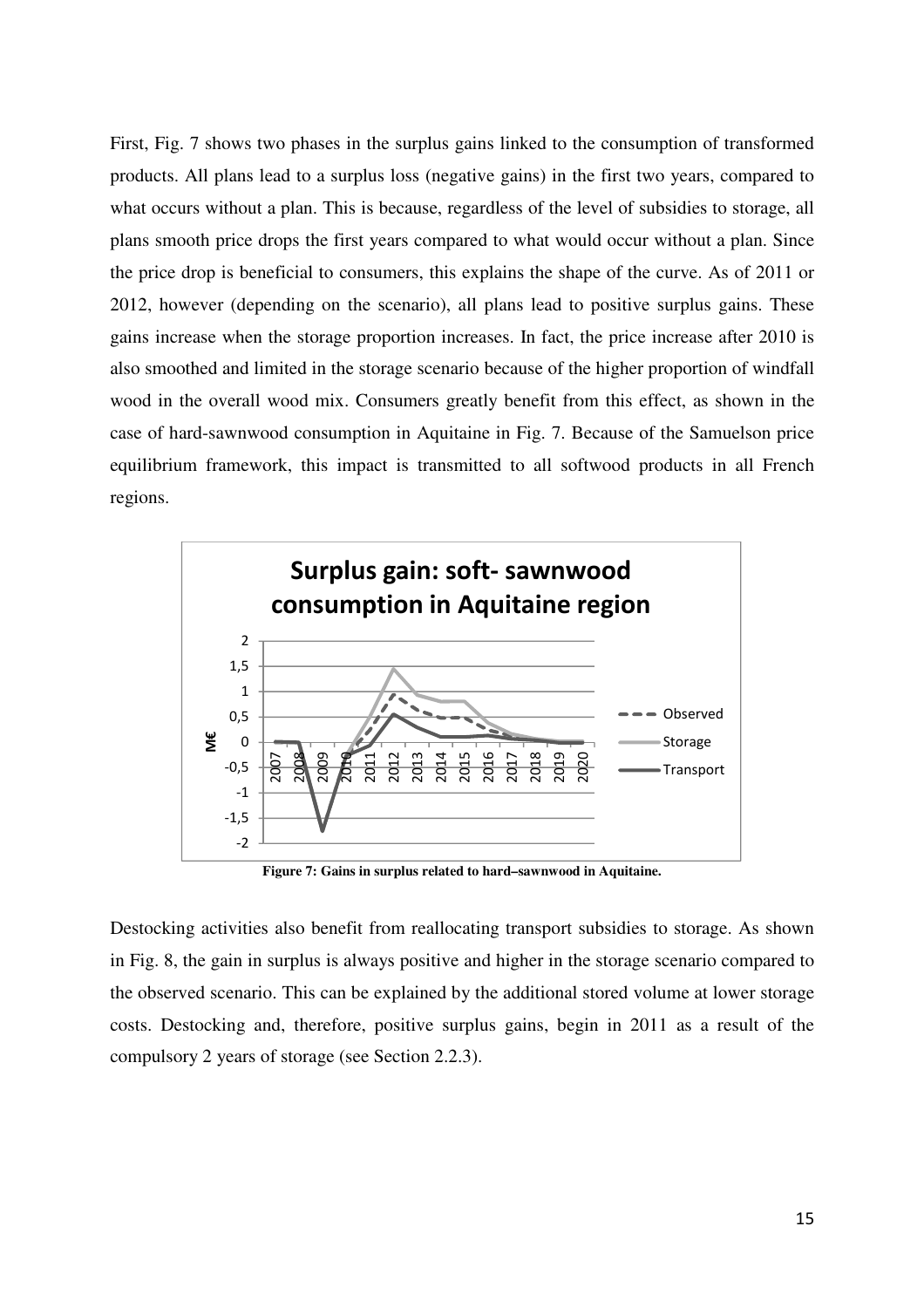

**Figure 8: Gains in surplus related to destocking activities.** 

The surplus gains linked to windfall supply depend on the proportion of storage and transport subsidies, as shown in Figs. 9 and 10. As expected, a storage-oriented scenario is likely to increase surplus gains due to storage activity, whereas a transport-oriented one would clearly increase surplus gains due to export in an almost symmetrical way.



**Figure 9: Gains in surplus related to windfall storage**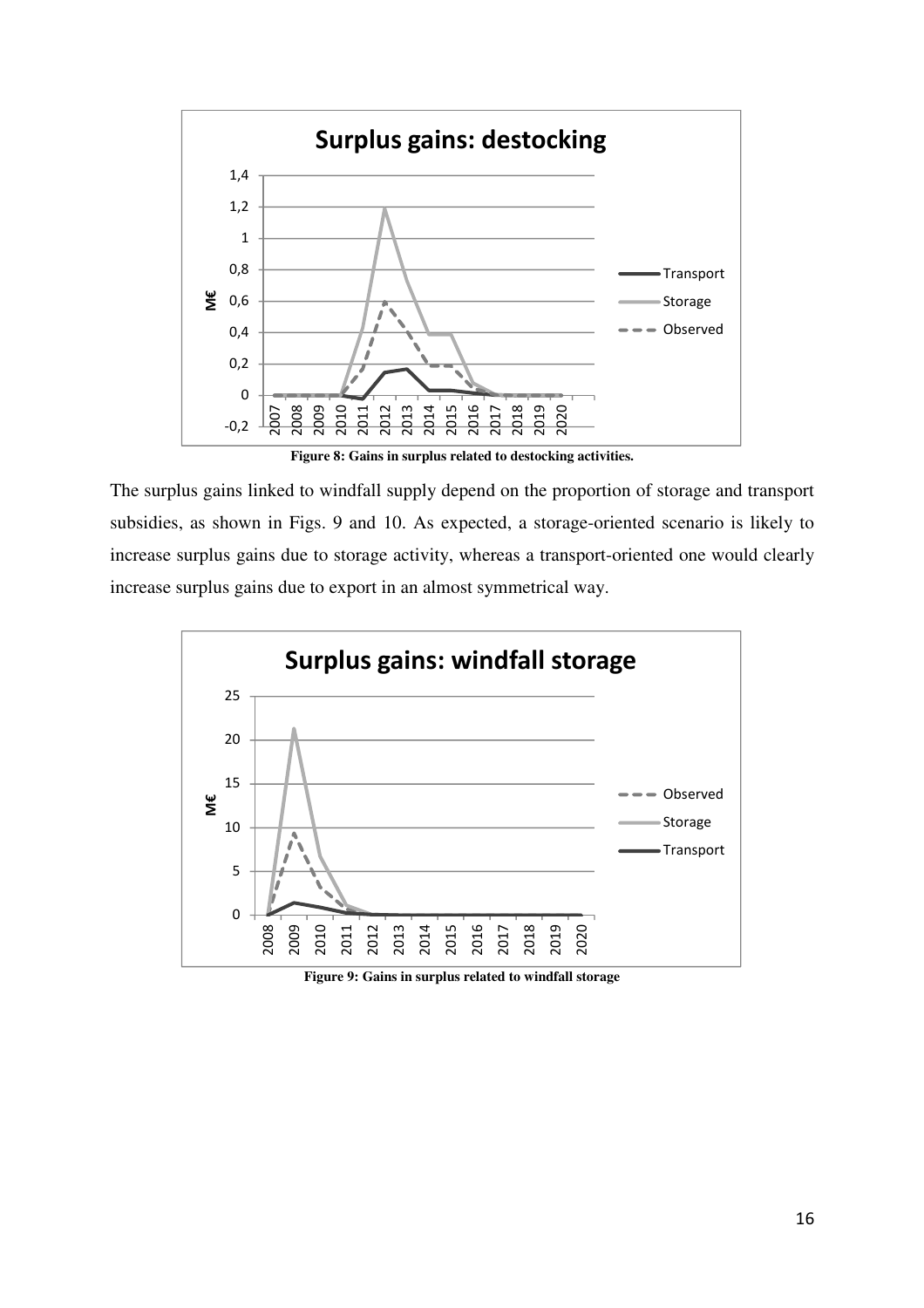

**Figure 10: Gains in surplus related to export abroad**

Windfall wood is competing with greenwood here, which translates into a surplus loss for greenwood supply activities. This impact is greater when the storage proportion is higher, as shown in Fig. 11. This impact is observed for all regions throughout the French territory. In the Aquitaine region, however, we must put this impact into perspective: most greenwood suppliers are also windfall suppliers; therefore, it is very likely that the overall surplus gains over the whole period are positive for wood suppliers with the implementation of a plan, regardless of the proportion of storage and transport subsidies. However, due to the negative impact of storage on greenwood supply surplus gains, it is also very likely that Aquitaine wood suppliers would prefer a transport-oriented scenario.

In other French regions, windfall surplus gains do not compensate for the surplus loss regarding greenwood supply. Increasing storage therefore leads to increased surplus loss for greenwood supply in other regions.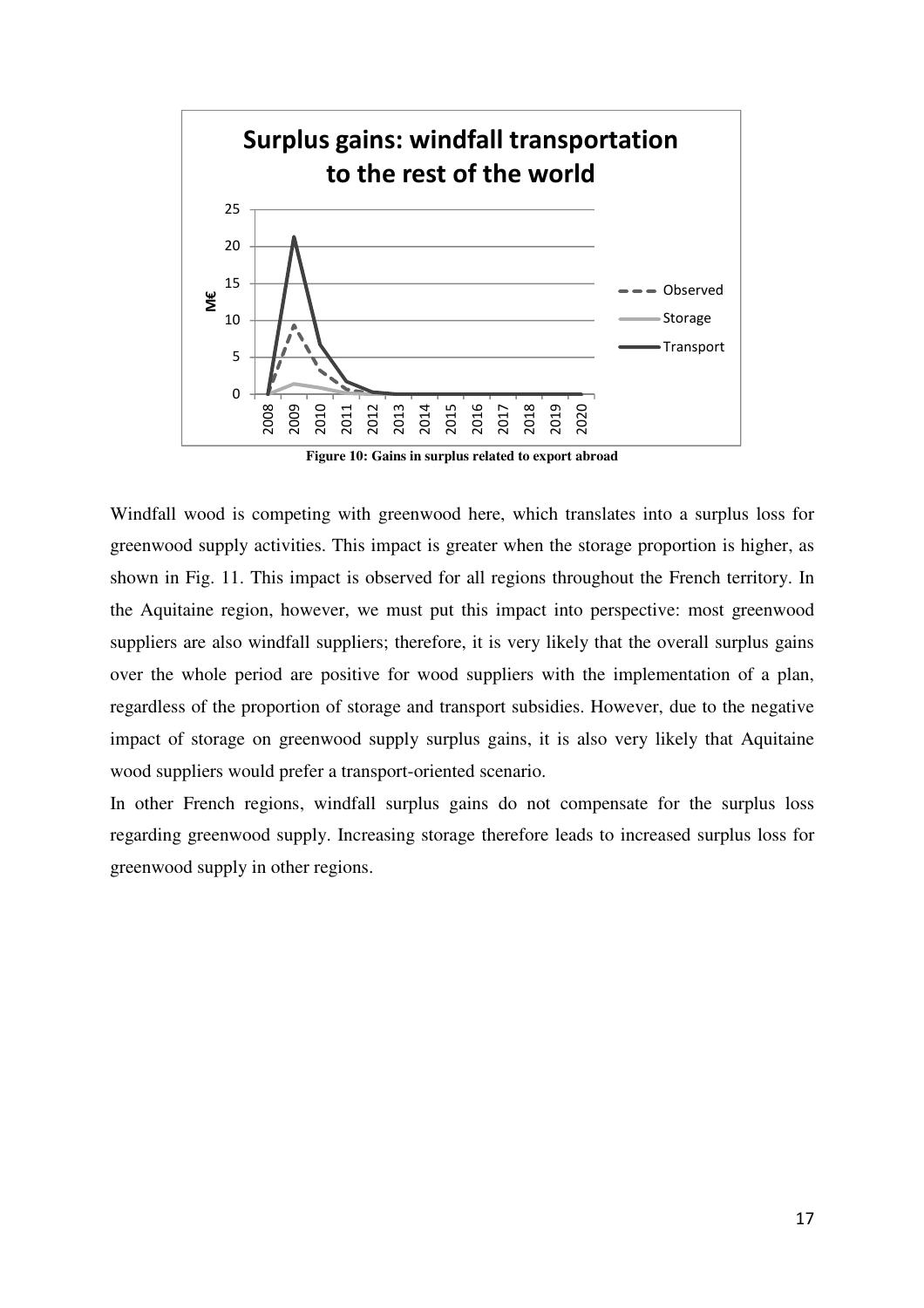

**Figure 11: Gains in surplus related to greenwood supply**

#### *4. Conclusion*

Our aim in this paper was to carry out an economic evaluation of a public policy implemented by the French government after Hurricane Klaus in 2009, by exploring the economic impacts of the compensation plan for the forest sector. To do so, we projected the compensation plan within the bio-economic partial equilibrium FFSM in order to analyze and compare the outputs to alternative compensation plans. Four key results arise from our analysis.

First, the compensation plan, as it was negotiated, appears to have accelerated windfall supply. Assuming a 5%/year degradation rate, the plan increased the total volume of supplied windfall by 14% compared to a scenario "without a plan". In addition, our results show that the "observed" plan favored in-site storage and export abroad compared to a scenario "without a plan", which clearly favored direct consumption.

Second, the price drop after the hurricane is reduced when the storage proportion increases. However, the price rebound is also postponed in the "storage" scenario compared to the "transport" scenario. The social acceptability of plans highly depends on the trade-off between these two impacts, making these two results policy-relevant.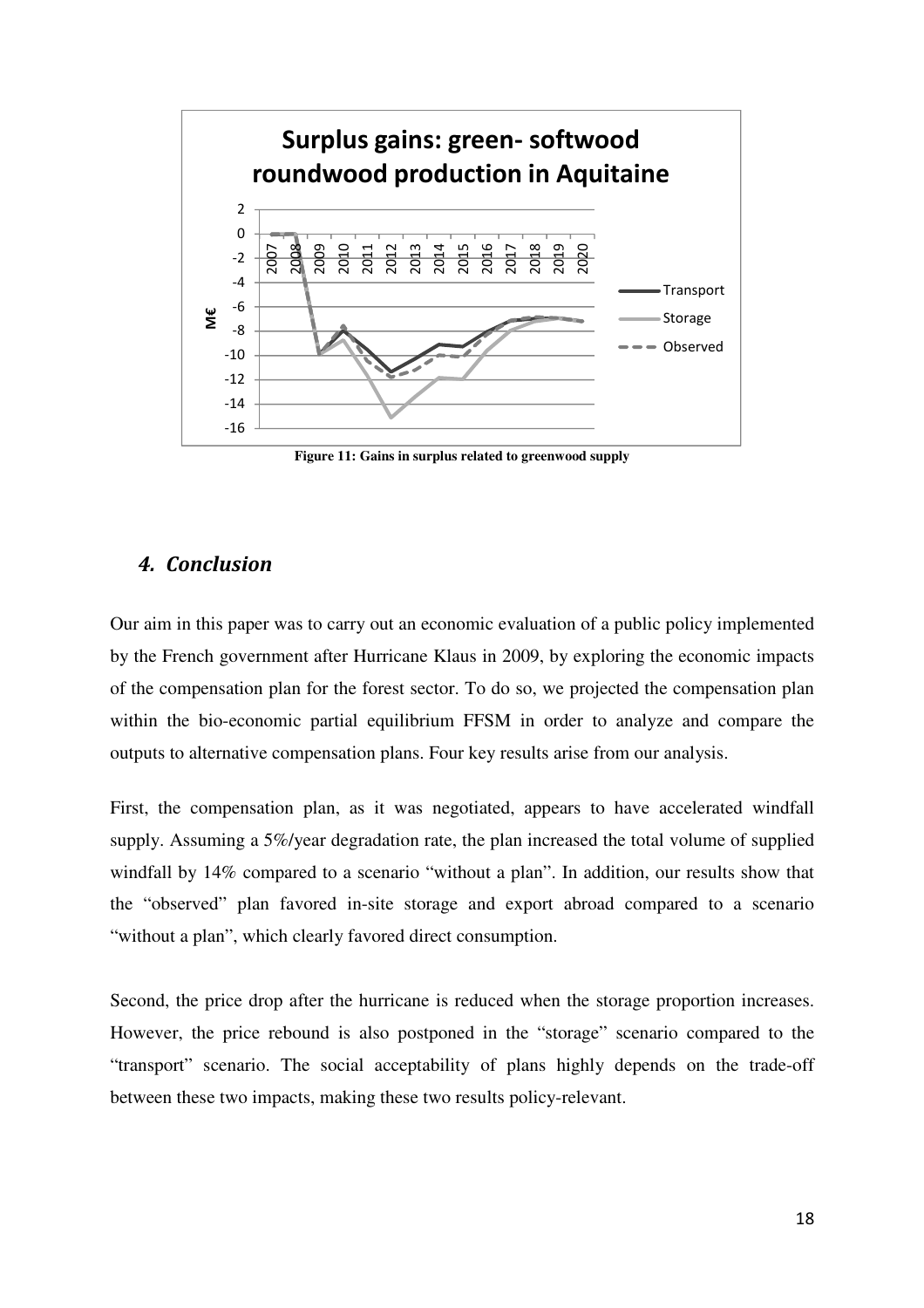Third, the gain in total surplus projected by the FFSM clearly shows that the "observed" plan was beneficial to the forest sector. With a 5%/year degradation rate in forests, the discounted sum of gains in surplus over the period 2009-2020 corresponds to  $E44M$ . We then show that reallocating part of the transport subsidies to storage would increase the total discounted gain in surplus (+70% for a reallocation of  $\epsilon$ 20M of transport subsidies to storage), whereas reallocating  $\epsilon$ 20M of storage subsidies to transport decreases total discounted gains by 57%. This overall impact clearly shows that increasing storage also increases total surplus for the entire French forest sector.

However, and this is the fourth main result, our simulations raise questions about the political economics of increasing storage. Indeed, the storage-oriented policy is likely to be detrimental to wood producers' surplus, especially in other French regions outside Aquitaine. On the other hand, increasing storage is clearly beneficial to consumers and storage agents. The socially acceptable proportion of storage must therefore be computed according to these two effects through a negotiation process.

In conclusion, we think our results can contribute some rationality to future negotiations for potential upcoming disasters in the forest sector in France but also in other countries subject to hurricanes. However, it is important to place them in the very specific context of the maritime pine forest in southwestern France. Indeed, in this region, the existing forest industry is strong and organized enough to articulate the upstream and the downstream of the forest sector when a natural disaster occurs. In addition, the use of existing storage areas (created after Hurricanes Lothar and Martin in 1999) significantly reduced the costs of creating new storage areas. Conversely, in other regions without forest product processing industries or storage areas, export may be a better solution. Partial equilibrium models such as the FFSM appear then to be the ideal tool to explore this possibility.

## **Acknowledgements**

This work was funded by the *Direction Générale des Politiques Agricole, Agroalimentaire et des Territoires (DGPAAT)* of the French Ministry of Agriculture. The authors thank Bernard Roman-Amat and the steering committee of the project "*Étude du volet 'mobilisation' du plan de solidarité nationale faisant suite aux dommages causés aux forêts par le passage de la tempête Klaus du 24 janvier 2009*" for their valuable comments and the discussions on the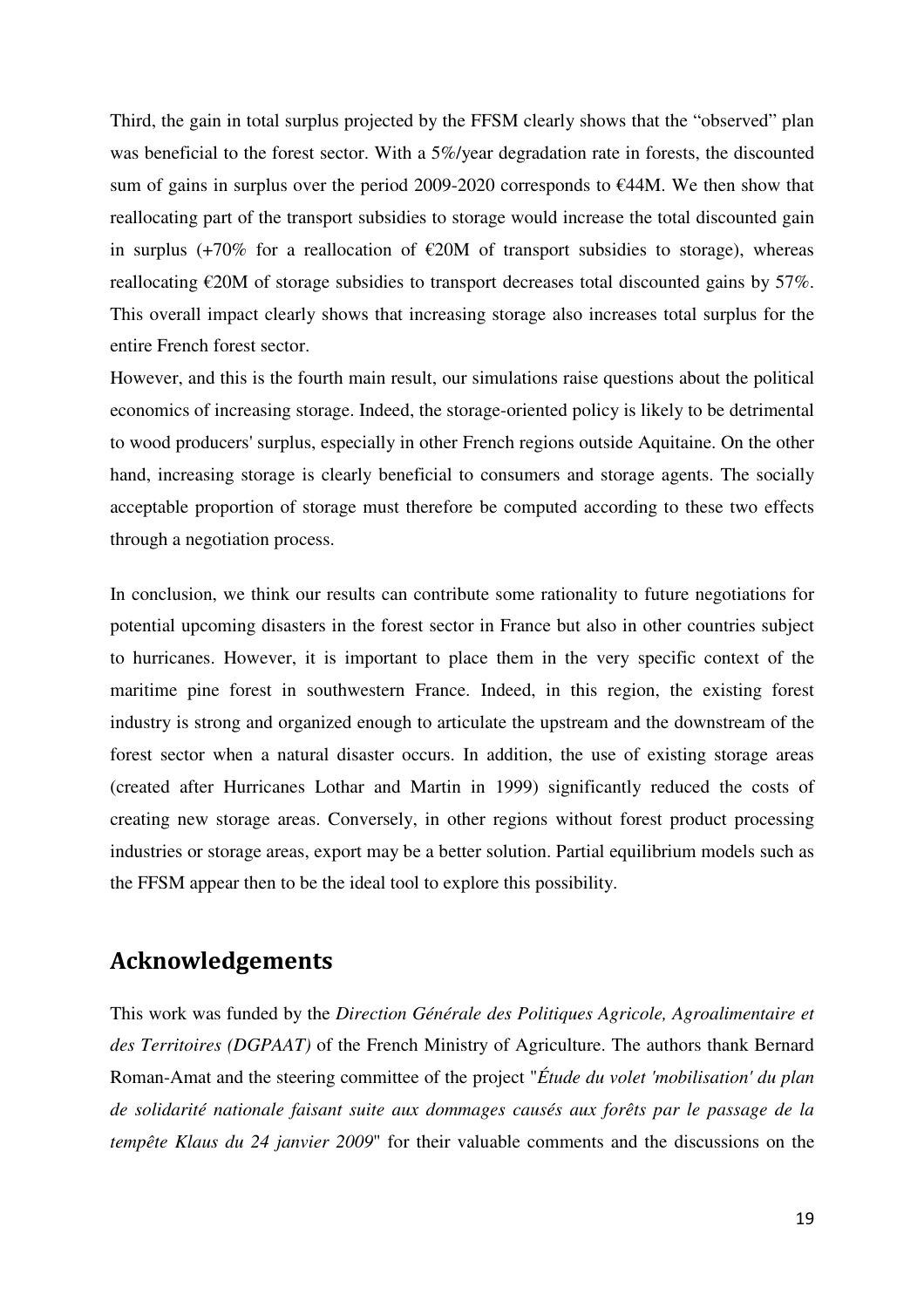assumptions of the model. The authors also thank Philippe Delacote for his comments and corrections.

The UMR Economie Forestière is supported by a grant overseen by the French National Research Agency (ANR) as part of the "Investissements d'Avenir" program (ANR-11-LABX-0002-01, Lab of Excellence ARBRE).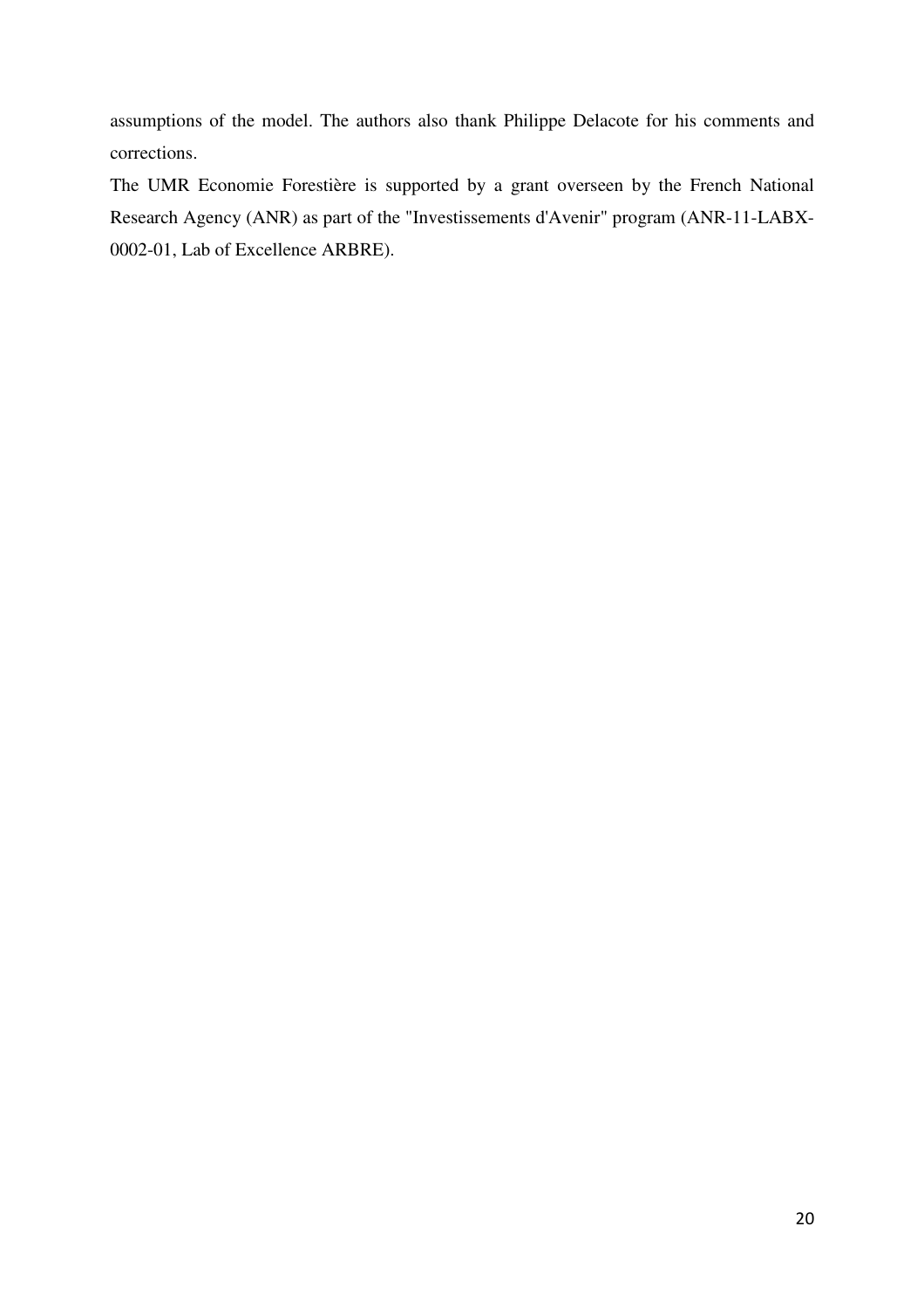# **Appendix**

 $\overline{a}$ 

#### A.1. Estimation of timber demand and supply in the Aquitaine region

We simultaneously estimated the timber demand and supply equations from data in the Aquitaine region. We used data collected from the main operators in Aquitaine: the French National Forestry Service (ONF),<sup>7</sup> and from the processing industries, *Smurfit-Kappa* and *Gascogne*. ONF harvests on different forest properties that may be owned by the government, local communities or even private entities. We were able to observe nine different properties for the years 2009 and 2010. We also collected data for Smurfit and Gascogne on two properties each. The former concerned the years 2009 to 2012, and the latter are only available for the years 2009 and 2010. Altogether, we had 30 observations.

We collected information on marketed timber quantities, expressed in stacks, as well as the unit prices per stack. We also knew which type of wood was marketed (i.e., roundwood vs. industrial wood). Quantities and prices were transformed into logs so that the coefficients could be directly interpreted as price elasticities. Moreover, in order to identify a potential difference in the elasticity of the two types of wood products, we crossed the price and the variable indicating the type of wood. In addition, the joint determination of quantity and price made these variables jointly dependent and, therefore, endogenous. However, several variables are only explanatory in the demand equation, such as operator's identity and forest ownership, and thus make it possible to identify all of the parameters of interest. Descriptive statistics of variables used in the estimated model are presented in Table 1.

| Variable        | Description                         | Mean   | Std. dev. | Min  | Max     |
|-----------------|-------------------------------------|--------|-----------|------|---------|
| <b>QUANTITY</b> | Marketed timber quantity, in stacks | 289434 | 486269    | 266  | 2009038 |
| <b>PRICE</b>    | Unit price, in $\epsilon$ /stack    | 8.56   | 9.64      | 0.55 | 38.18   |
| IW              | Type of wood product                | 0.40   | 0.50      |      |         |
|                 | $Dummy = 1$ for industrial wood     |        |           |      |         |
|                 |                                     |        |           |      |         |

**Table 1. Descriptive statistics of variables used in the estimated model**

<sup>&</sup>lt;sup>7</sup> The French National Forestry Office (ONF) is a public institution whose main objective is to manage national forests and other public forests according to the Forest Regime, as well as to carry out tasks of general interest entrusted to it by the French government.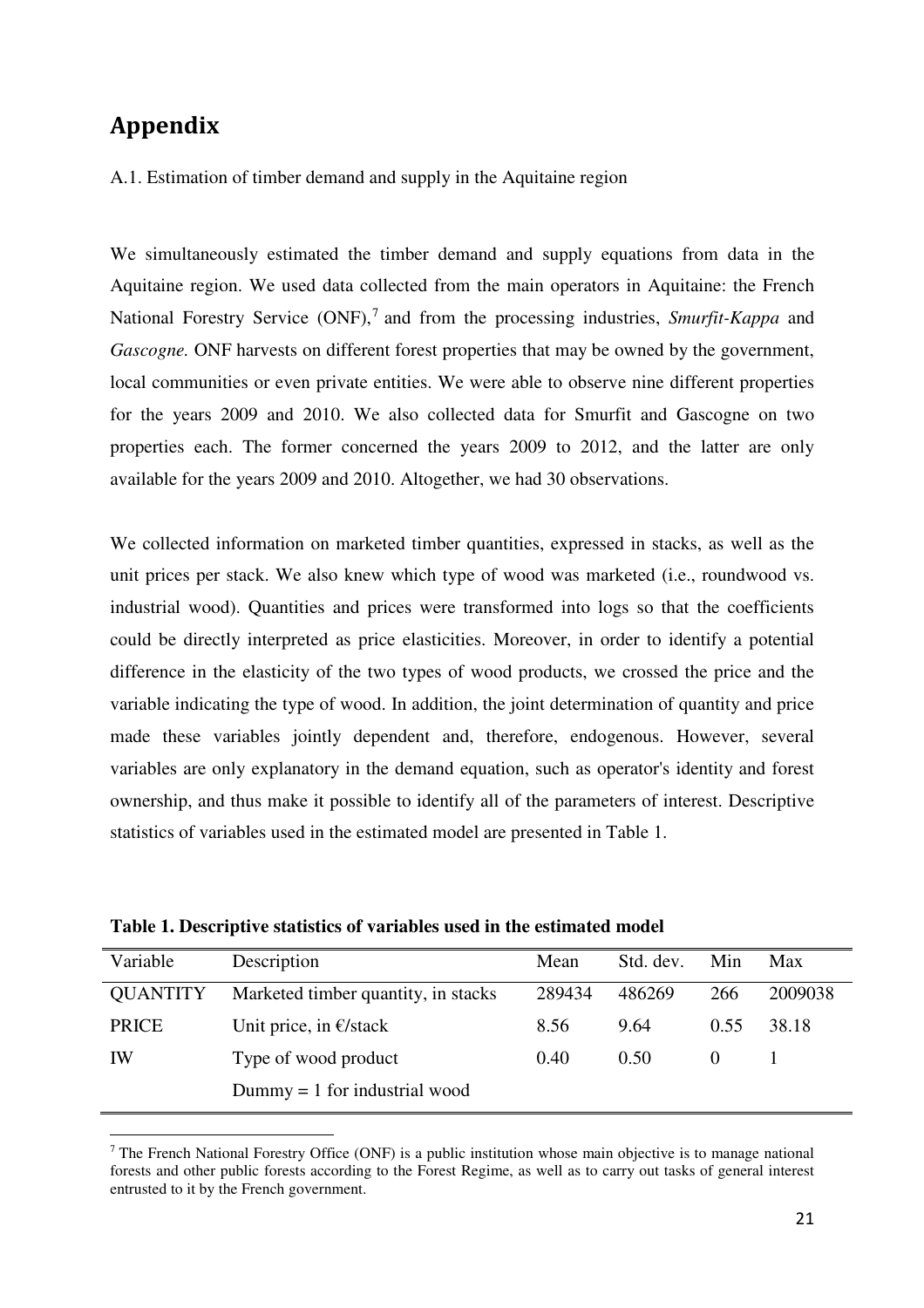| <b>ONF</b>     | $Dummy = 1$ for ONF                | 0.60 | 0.50 |          |  |
|----------------|------------------------------------|------|------|----------|--|
| <b>SMURFIT</b> | $Dummy = 1$ for SMURFIT            | 0.27 | 0.45 |          |  |
| Gascogne       | $Dummy = 1$ for Gascogne           | 0.13 | 0.35 |          |  |
| Private        | $Dummy = 1$ for private ownership  | 0.60 | 0.50 |          |  |
| Government     | $Dummy = 1$ for state ownership    | 0.20 | 0.41 |          |  |
| Communal       | $Dummy = 1$ for communal ownership | 0.20 | 0.41 | $\theta$ |  |
|                |                                    |      |      |          |  |

Notes: Number of observations N=30 (=13 properties and  $T = 2$  to 4).

We initially used a procedure adapted to panel data, i.e.*,* accounting for the observations of individuals over several time periods. However, the null hypothesis of joint non-significance of fixed individual effects for each equation cannot be rejected at the 5% level. Consequently, we estimated our model assuming that all observations were independently distributed with the Seemingly Unrelated Regression (SUR) estimation method.

Results showed a price elasticity of supply that was significantly different from 0 (with a value of 0.92) at the 1% level, and the difference in the elasticities of the two types of wood was not significant. That means that the price elasticity does not depend on the type of wood product. An additional Wald test allowed us to definitively conclude that there was no difference in price elasticity regarding the type of wood product.

Estimation results are presented in Table 2. First of all, these results show quite a good model adjustment with  $R^2 = 0.32$  for the supply equation and  $R^2 = 0.71$  for the demand equation. All coefficients are significantly different from 0, at least at the 5% level. The estimated price elasticity of supply is 0.9162. This means that a 1% increase in the timber price results in a rise of 0.92% in the quantity supplied. The coefficient associated with the dummy IW is significantly positive, indicating a greater quantity of industrial wood sold compared to roundwood. The positive sign of the dummy for the year 2009 shows a positive impact of Hurricane Klaus on the quantity of timber supplied as a result of the new supply of windfall.

On the demand side, we found a demand price elasticity of approximately -0.42, revealing a demand from operators that is weakly elastic. We also found a significant impact of operator identity on the demand and a significant difference with respect to forest ownership. Finally, the negative coefficient of the 2010 dummy variable indicates that the timber demand is significantly lower in 2010, the year after the hurricane.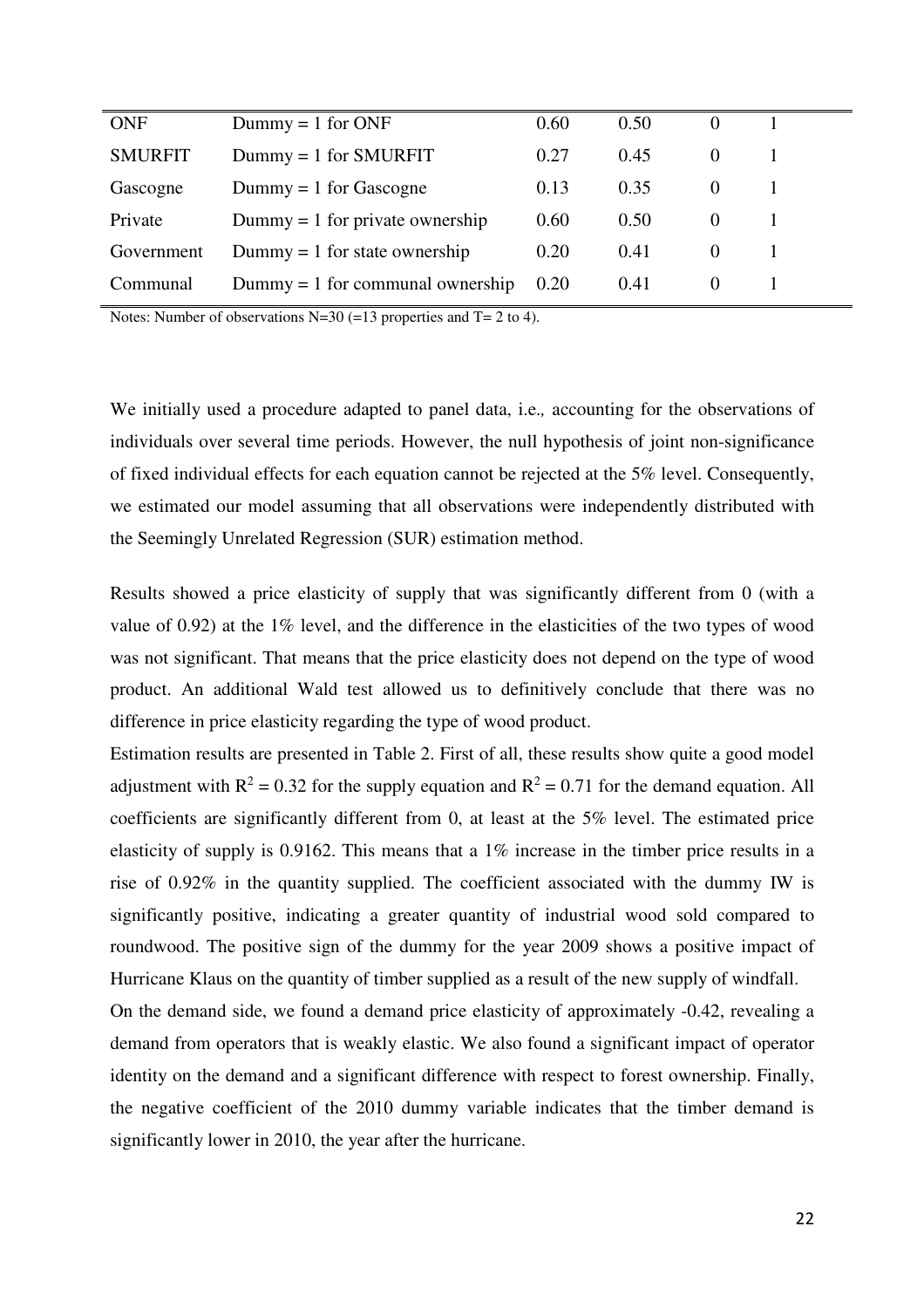| <b>Variable</b>              |           | <b>Estimation Standard error t-Value</b> |         | Pr >  t               |  |  |  |
|------------------------------|-----------|------------------------------------------|---------|-----------------------|--|--|--|
| Supply equation $(R^2=0.32)$ |           |                                          |         |                       |  |  |  |
| <b>Constant</b>              | 8.2884    | 0.8022                                   |         | $10.33 \times 0.0001$ |  |  |  |
| Log(Price)                   | 0.9162    | 0.2945                                   | 3.11    | 0.0045                |  |  |  |
| <b>IW</b>                    | 2.2813    | 0.6873                                   | 3.32    | 0.0027                |  |  |  |
| Y2009                        | 1.3012    | 0.6296                                   | 2.07    | 0.0488                |  |  |  |
| Demand equation $(R^2=0.71)$ |           |                                          |         |                       |  |  |  |
| <b>Constant</b>              | 14.0659   | 0.8376                                   |         | 16.79 < 0.0001        |  |  |  |
| Log(Price)                   | $-0.4194$ | 0.1908                                   | $-2.20$ | 0.0383                |  |  |  |
| <b>ONF</b>                   | $-3.7639$ | 0.6426                                   | -5.86   | < 0.0001              |  |  |  |
| <b>SMURFIT</b>               | $-1.5542$ | 0.5339                                   | $-2.91$ | 0.0079                |  |  |  |
| <b>Private forest</b>        | 1.0968    | 0.4877                                   | 2.25    | 0.0344                |  |  |  |
| <b>Communal forest</b>       | 1.4344    | 0.4877                                   | 2.94    | 0.0073                |  |  |  |
| Y2010                        | $-1.2953$ | 0.3738                                   | $-3.46$ | 0.0021                |  |  |  |

**Table 2. Estimation results of the supply function (N=30)** 

## A.2. Dynamics of destocked wood

Figure 4 shows the dynamics of destocked wood from storage areas. Destocking activity starts in 2011 as a result of the mandatory period of two years. The last volumes of destocked woods are released in 2019 for all scenarios.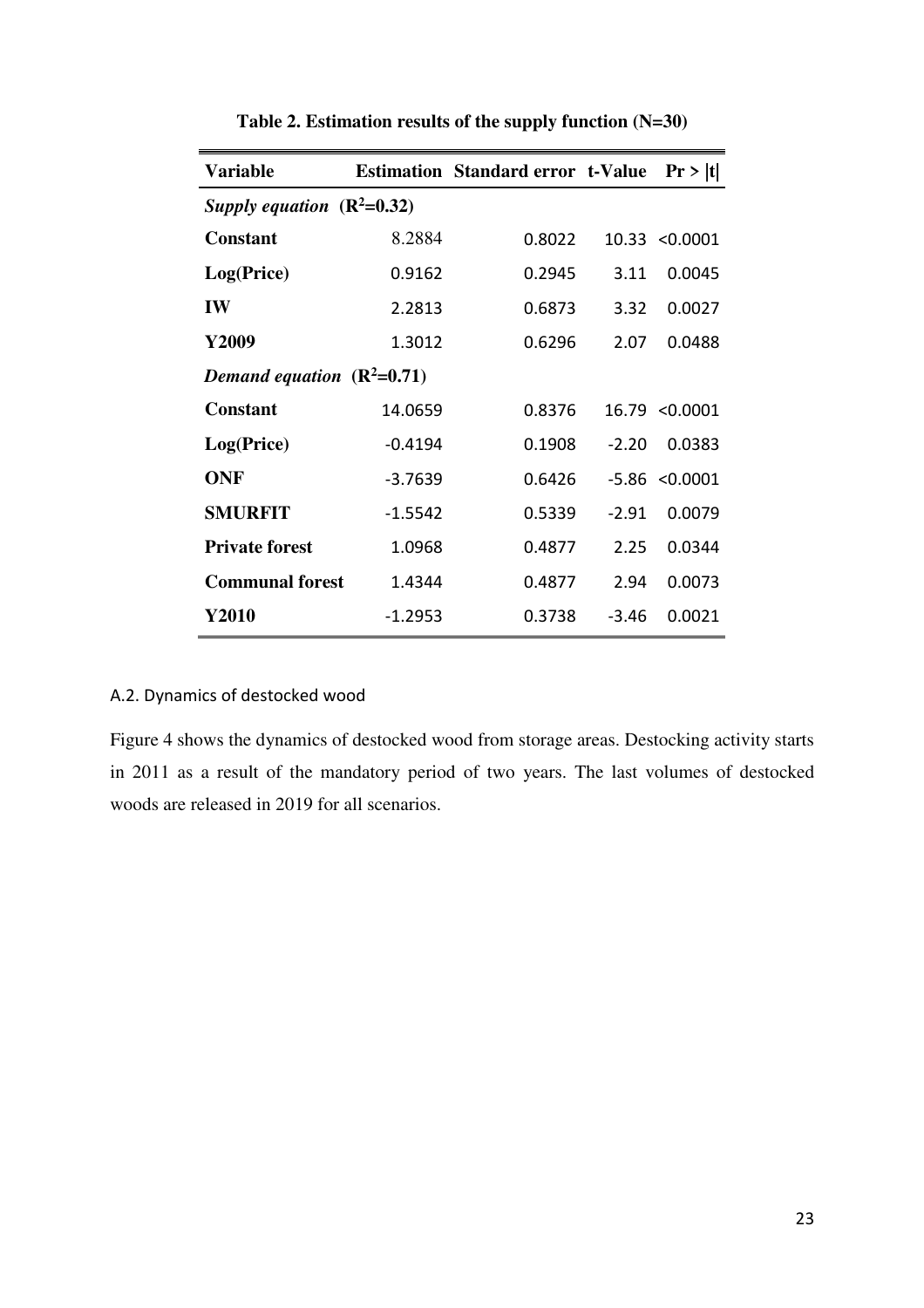

**Figure 4: Windfall destocking dynamics.**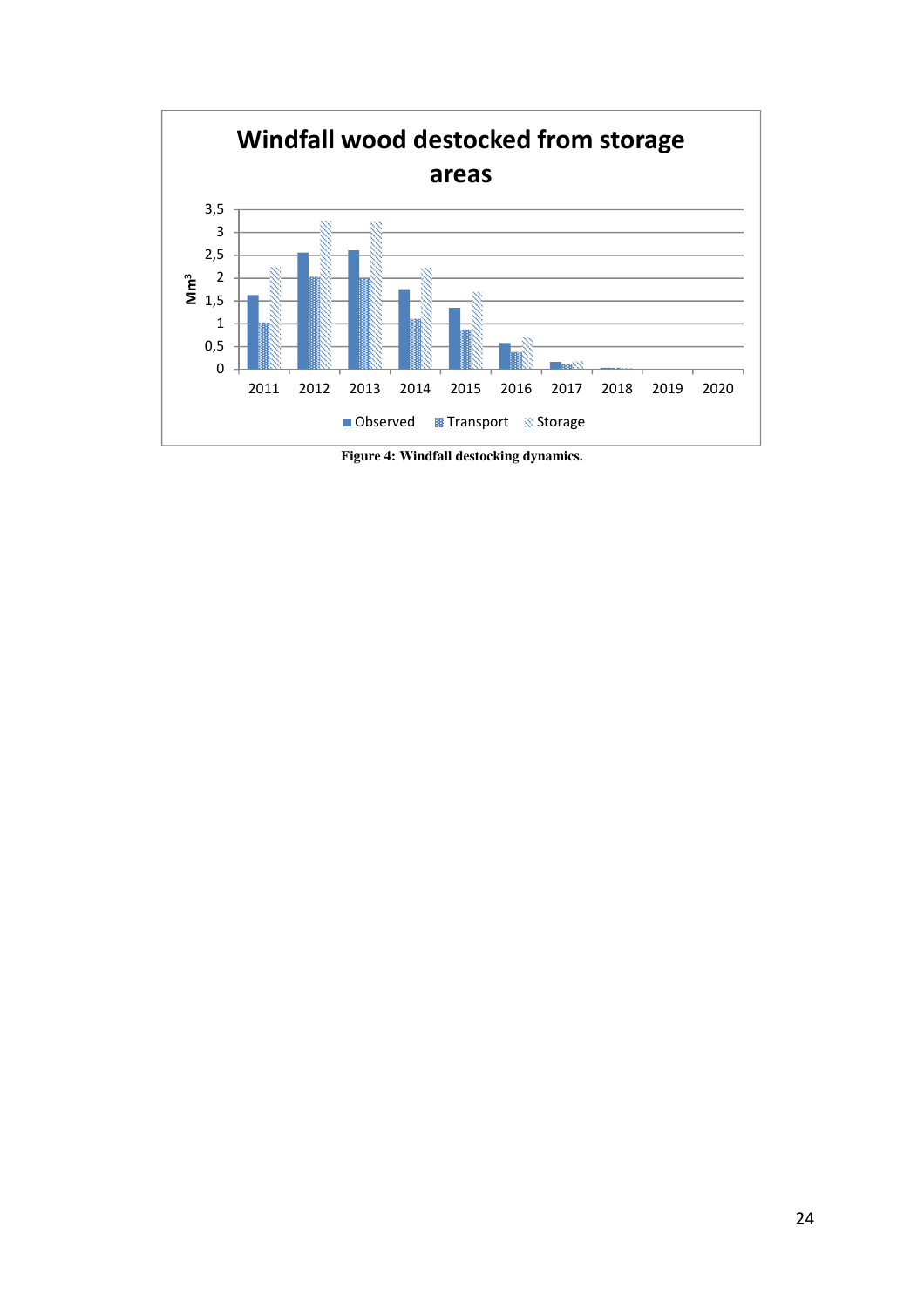## **Bibliography**

Armington, P. S., 1969. A theory of demand for products distinguished by place of production. IMF Staff papers 16 (1), 159–176.

Bavard, D., de Lagarde, O., Magrum, M. 2013. Evaluation de volet mobilisation des bois chablis (plan de solidarité nationale consécutif à la tempête Klaus du 24 janvier 2009). Rapport du CGAAER n°12078.

Bolkesjø, T. (2004). *Modelling supply, demand and trade in the Norwegian forest sector*. PhD Dissertation, Agricultural University of Norway (Norwegian University of Life Sciences).

Brunette, M., Couture, S. 2008. Public compensation for windstorm damage reduces incentives for risks management investments. Forest Policy and Economics 10(7-8): 491-499.

Buongiorno, J., Zhu, S., Zhang, D., Turner, J. et Tomberlin, D. (2003). *The Global Forest Products Model*. Academic Press.

Cardellichio, P., Youn, C., Adams, D., Joo, R. et Chmelik, J. (1989). A preliminary analysis of timber and timber products production, consumption, trade, and prices in the pacific rim until 2000. *University of Washington, College of Forest Resources, Center For International Trade in Forest Products*, Working Paper No. 22.

Caurla, S., 2012a. Introducing Armington imperfect substituability in Samuelson spatial price theory: analytical resolution of the resulting model. Cahiers du LEF 2012-06, http://www7.nancy.inra.fr/lef/cahiers\_du\_lef/2012\_06*.* 

Caurla, S., 2012b. Modélisation de la filière forêt-bois française. Evaluation des politiques climatiques. Ph.D. thesis, AgroParisTech, http://www7.nancy.inra.fr/lef/actualites/archives\_actualites/these\_caurla.

Caurla, S., Lecocq, F., Delacote, P., Barkaoui, A., 2010. The French Forest Sector Model : version 1.0. Presentation and theoretical foundations. Cahiers du LEF 04, http://www6.nancy.inra.fr/lef/Cahiers-du-LEF/2010/2010-04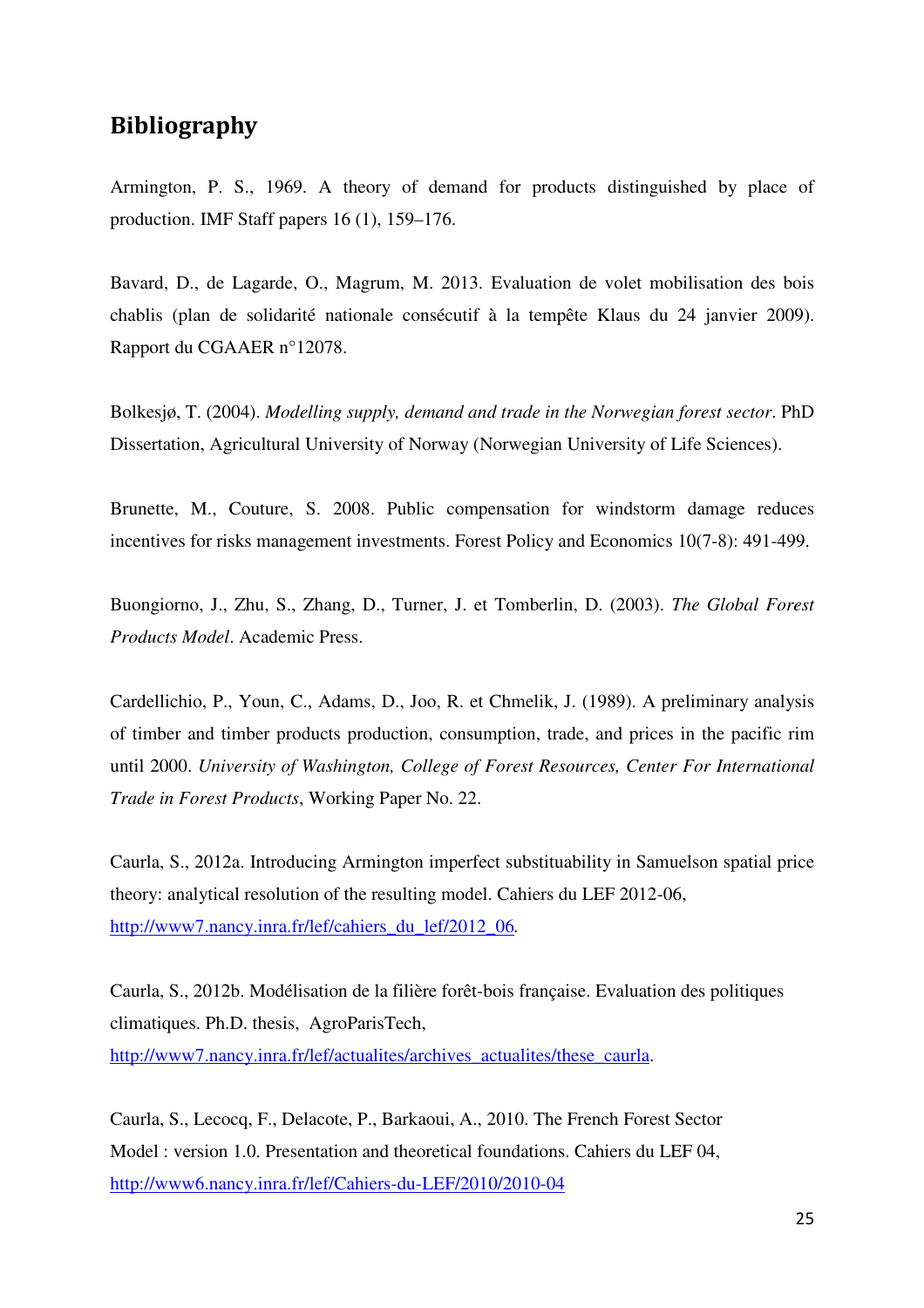CGAAER. 2010. Bilan du plan national pour la forêt (2000-2009) à la suite des tempêtes de décembre 2009. Rapport n° 10089 du CGAAER.

Colin, A., Chevalier, H., 2009. Rapport technique module biologique LEF. Technical report, Inventaire Forestier National.

Costa, S., Ibanez, L. (2005). Can wood storage be profiTable ? French experience after the windstorms in 1999. *Journal of Forest Economics, 11* (3), 161-176.

Gollier, C. 2001. Towards an economic theory of the limits of insurability. *Assurances*, 68 (4)/ 453–474.

Harrington, S.E., 2000. Rethinking disaster policy. *Regulation,* 23 (1): 40–46.

Holecy, J., Hanewinkel, M. 2006. A forest management risk insurance model and its application to coniferous stands in southwest Germany. Forest Policy and Economics, 8(2): 161–174

Kallio, M., Moiseyev, A. et Solberg, B. (2004). The Global Forest Sector Model EFI-GTM the model structure. *European Forest Institute - Internal Report*, 15.

Kallio, M., Dykstra, D. et Binkley, C. (1987). *The Global Forest Sector : An Analytic Perspective.* International Institute for Applied Systems Analysis, Vienna, Austria.

Kaplow, L., 1991. Incentives and government relief for risk. *Journal of Risk and Uncertainty*, 4 (2): 167–175.

Kunreuther, H., Pauly, M. 2006. Rules rather than discretion: lessons from hurricane Katrina. *Journal of Risk and Uncertainty*, 33 (1-2): 101–116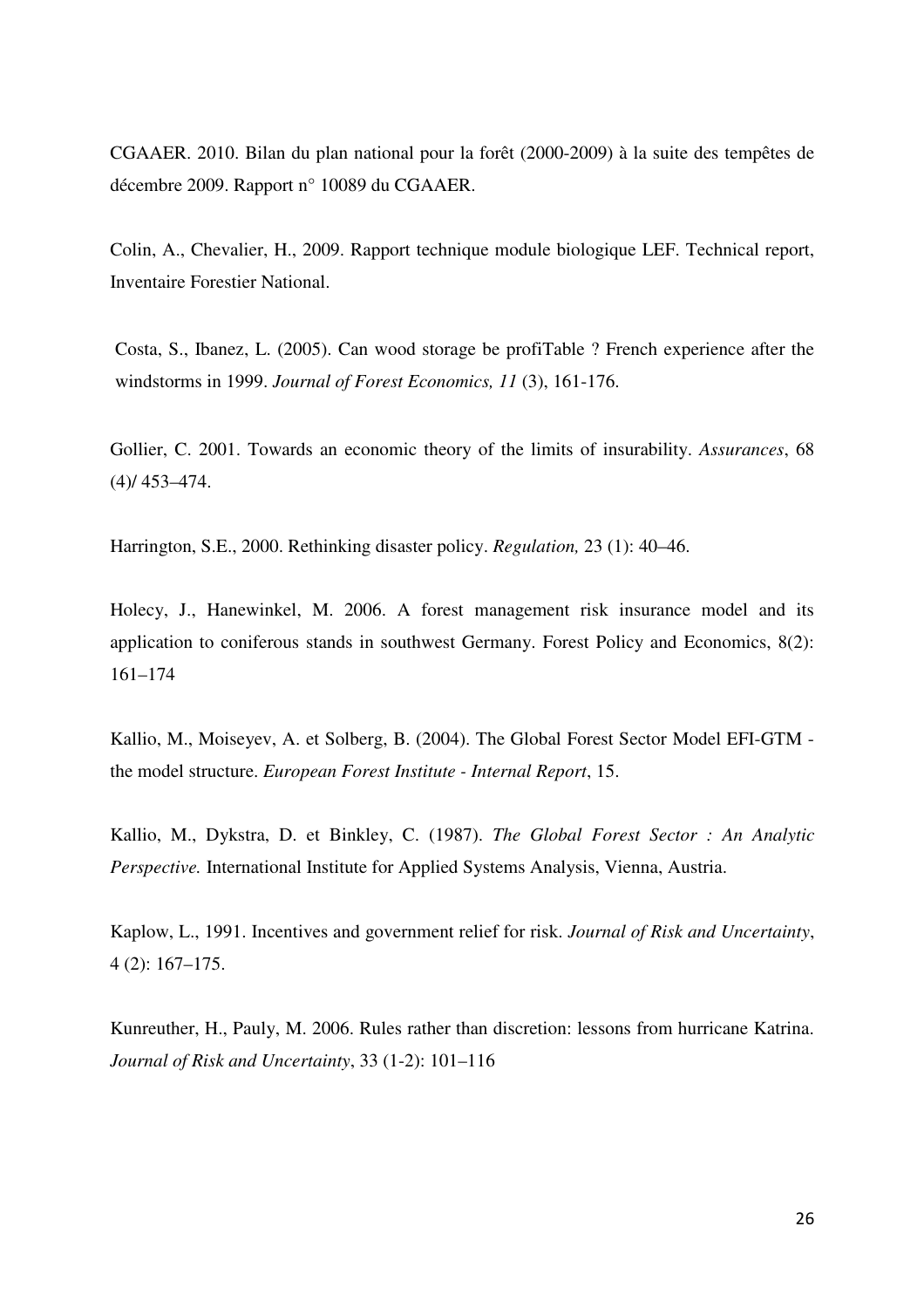Ince, P.J., Kramp, A.D., Skog, K.E., Yoo, D., Sample, A., 2011. Modeling future U.S. forest sector market and trade impacts of expansion in wood energy consumption. Journal of Forest Economics 17(2), 142-156.

Lecocq, M., Costa, S., Drouineau, S., Peyron, J.L. 2009. Estimation du préjudice monétaire dû à la tempête Klaus pour les propriétaires forestiers. Forêt-Entreprise 189, 48-52.

McCarl, B.A., 2013. GAMS user guide, version 24.0. Texas A&M University. http://www.gams.com/dd/docs/bigdocs/gams2002/mccarlgamsuserguide.pdf

McCarthy, J.K., Hood, I.A., Brockerhoff, E.G., Carlson, C.A., Pawson, S.M., Forward, M., Walbert, K., Gardner, J.F. 2010. Predicting sapstain and degrade in fallen trees following storm damage in a Pinus radiata forest. Forest Ecology and Management, 260(9): 1456-1466

McCarthy, J.K., Hood, I.A., Kimberley, M.O., Didham, R.K., Bakys, R., Fleet, K.R., Brownlie, R.K., Flint, H.J., Brockerhoff, E.G. 2012. Effects of season and region on sapstain and wood degrade following simulated storm damage in Pinus radiata plantations. Forest Ecology and Management, 277(1): 81-89

Ronnila, M. (1995). Medium-term scenarios for the Finnish pulp and paper industry. *IIASA Working Paper*, WP-95-38.

Samuelson, P., 1952. Spatial price equilibrium and linear programming. American Economic Review 42 (3), 283–303.

Sauquet, A., Lecocq, F., Delacote, P., Caurla, S., Barkaoui, A., Garcia, S., 2011. Estimating Armington elasticities for sawnwood and application to the French Forest Sector Model. Resource and Energy Economics 33, 771–781.

Trømborg, E. et Solberg, B. (1995). Description of a partial equilibrium model applied in the project « model analysis of Norwegian forest sector ». *Skogforsk Research Paper*, 14/95.